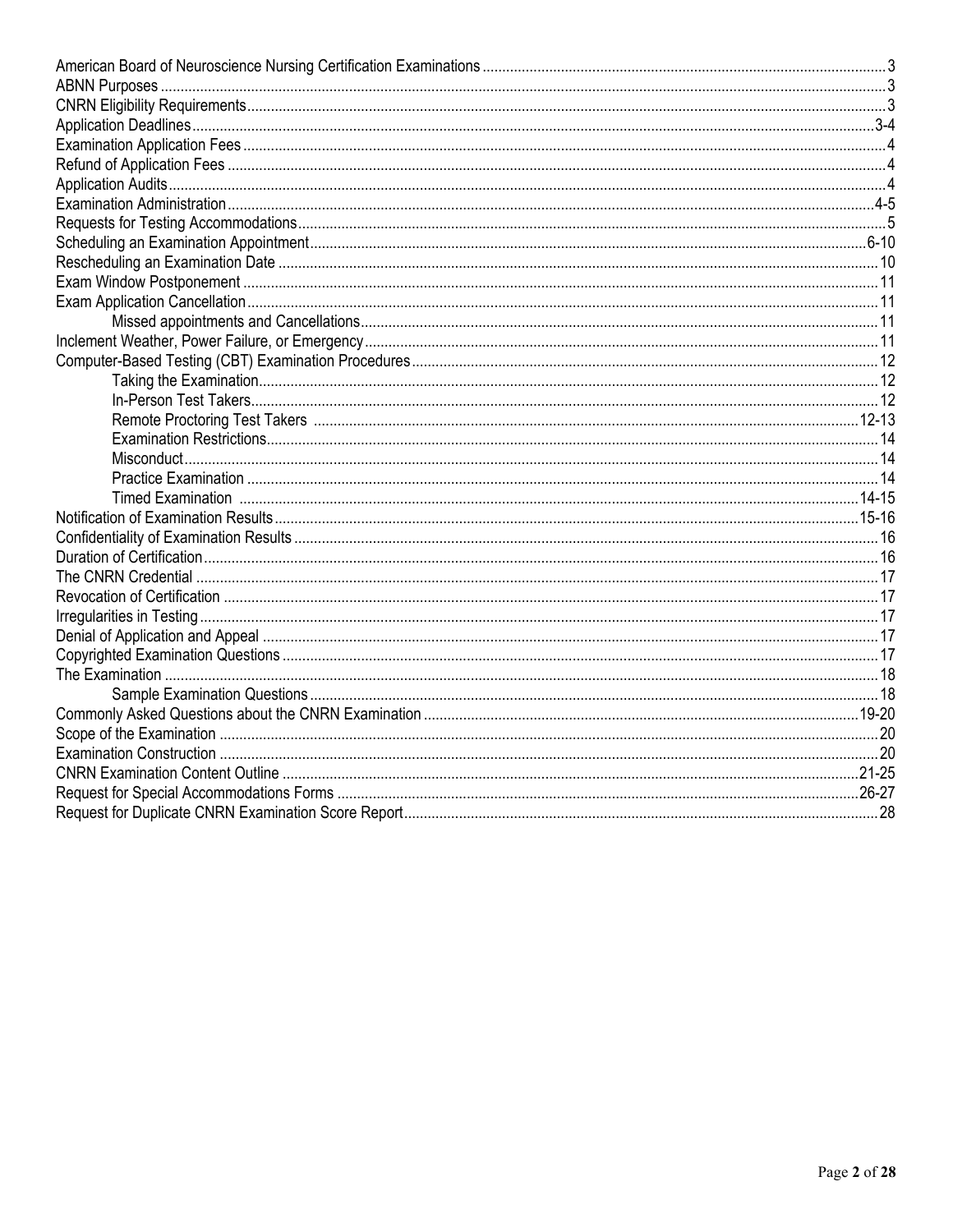## **American Board of Neuroscience Nursing Certification Examinations**

The American Board of Neuroscience Nursing (ABNN) is the independent, not-for-profit corporation established to design, implement and evaluate a certification program for professional nurses involved in the specialty practice of Neuroscience Nursing and its subspecialties. ABNN is solely responsible for the development, administration and evaluation of the certification programs. Neuroscience Nursing is the diagnosis and treatment of actual or potential patient and family responses to nervous system function and dysfunction across the healthcare continuum. The ABNN advances neuroscience nurses' practice and contributions to neurological health through certification of registered nurses.

Certification in Neuroscience Nursing is the formal recognition of the attainment and demonstration of a unique body of knowledge necessary for the practice of Neuroscience Nursing. In awarding the Certified Neuroscience Registered Nurse (CNRN) credential, ABNN recognizes nurses who demonstrate the attainment of this knowledge through successful completion of the certification examination or renewal recertification through the accumulation of continuing education credits consistent with established policies. The CNRN certification program was developed through the auspices of the American Association of Neurosurgical Nurses (now known as the American Association of Neuroscience Nurses, or AANN) in 1978 to formally recognize professional achievement and to promote excellence in Neuroscience Nursing.

## **I. ABNN Purposes**

- Encourage the study of Neuroscience Nursing and its subspecialties
- **Promote and advance the practice of Neuroscience Nursing through specialty certifications**
- Determine minimum requirements for individuals who seek certification in Neuroscience Nursing and its subspecialties
- Conduct an examination for certification of qualified candidates
- Provide a mechanism for recertification in Neuroscience Nursing and its subspecialties

## **II. CNRN Eligibility Requirements**

- 1. The candidate must have current, unrestricted licensure as a Registered Nurse in the United States, Canada or in any of the U.S. Territories that grant licensure utilizing the U.S. State Board Test Pool Exam or National Council for Licensure Exam. Candidates from other countries will be considered if they meet a comparable licensure requirement and can read and understand the English Language. **All candidates for the CNRN exam will be subject to an audit to validate their current licensure.**
- 2. The candidate must be a professional nurse engaged in Neuroscience Nursing clinical practice or as a consultant, researcher, administrator or educator who has completed and can provide documentation of at least one (1) year full-time (2,080 hours) of direct or indirect Neuroscience Nursing practice as a Registered Nurse in the last three (3) years at the time of application.
	- a. Direct Neuroscience Nursing practice is defined as involvement in the nursing process in a clinical setting where the nursing actions and judgments are focused on a particular individual, family or group of individuals where there is continuing professional responsibility and accountability for the outcomes of these actions.
	- b. Indirect Neuroscience Nursing practice is defined as involvement that includes time spent in clinical supervision of students and/or staff, research or consultation.
- 3. The candidate must complete the online CNRN certification application at www.abnncertification.org and submit it with the appropriate fees, all of which must be received by the ABNN Office prior to the application deadline.
- 4. The ABNN does not discriminate against candidates for certification on the basis of age, race, religion, sex, national origin, marital status, sexual orientation, disability or gender identity.

If you have any questions regarding eligibility, please email info@abnncertification.org.

## **III. Application Deadlines**

Applications for each exam administration and the applicable fee **must be submitted** online at www.abnncertification.org by no later than 5:00 p.m. (Central time) by the deadlines listed below:

| <b>Application Deadline</b> | <b>Exam Window Begin Date</b> | <b>Exam Window End Date</b> |
|-----------------------------|-------------------------------|-----------------------------|
| February 10, 2022           | March 1, 2022                 | March 31, 2022              |
| June 9, 2022                | July 1, 2022                  | July 31, 2022               |
| September 8, 2022           | October 1, 2022               | October 31, 2022            |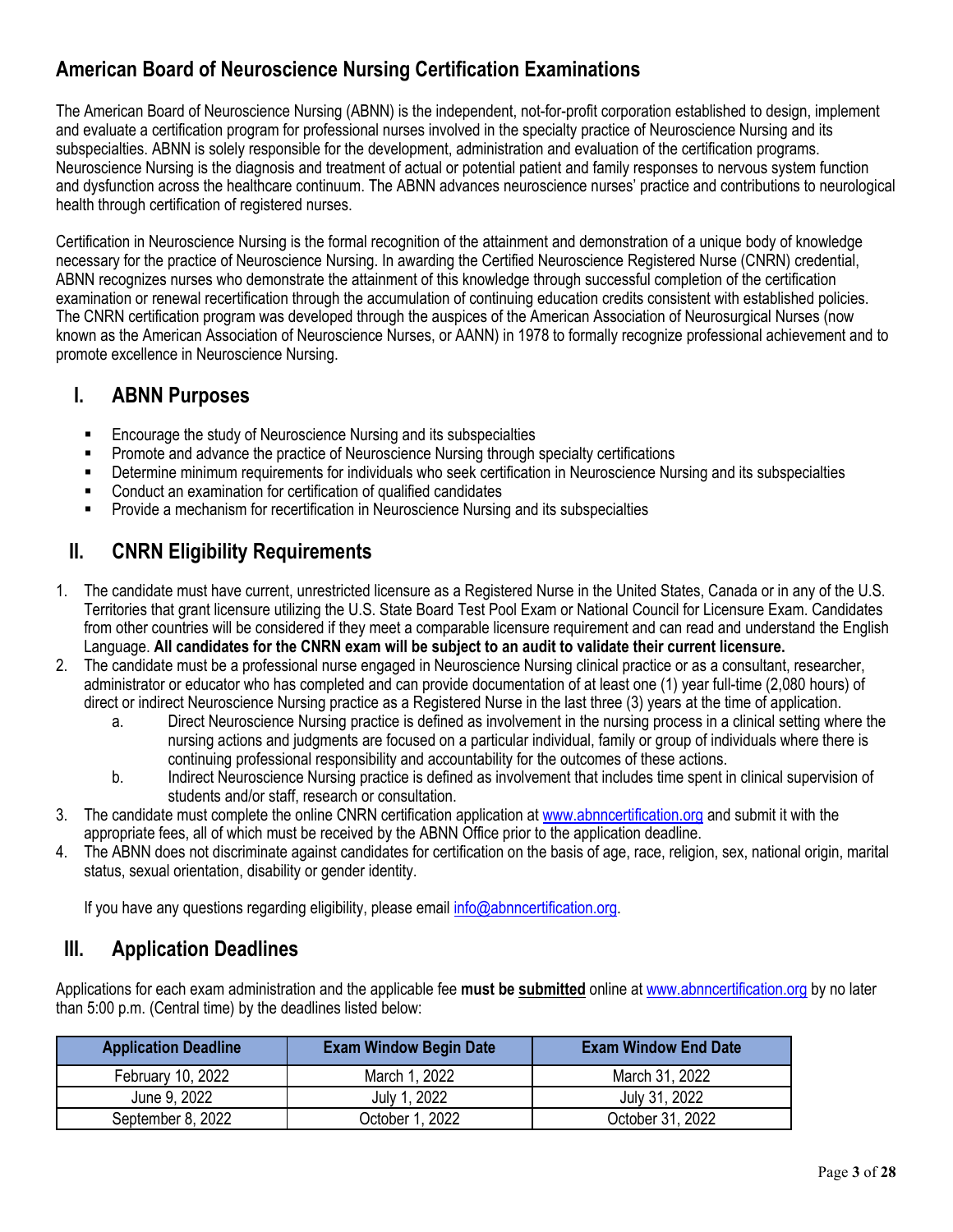Candidates are encouraged to submit the application and fee online well in advance of the deadline to allow time to supply any additional required information noted during the application review process. ABNN reserves the right to request additional documentation to verify experience eligibility. Deficiencies cannot be corrected after the deadline. If paying by check, complete the application online, hit "Pay via Check" and mail the check including all of the information below:

Payable to: ABNN Address: PO Box 3781 Oak Brook, IL 60522 Amount: (see Fees section below) Applicant Name: Reference Number: (listed on application)

**Faxed applications will not be accepted under any circumstances**. Candidates should keep a copy of the application for their records. If you need assistance completing the forms, or have questions about the status of your application, contact ABNN toll-free at 888/557-2266.

## **IV. Examination Application Fees**

If paying by credit card:

| .<br>.                |       |
|-----------------------|-------|
| <b>ANN</b><br>Member: | \$300 |
| .n.memher∙            | \$400 |

If paying by check:

| <br>-------                                                   |                         |
|---------------------------------------------------------------|-------------------------|
| ABNN <sup>\</sup><br><b>AANN Member:</b><br>(check<br>pavable | 0.005<br>ت∠ن            |
| ABNN)<br>Non-member:<br>to<br>neck<br>pavable                 | 10 <sub>0</sub><br>ა4∠ე |
|                                                               |                         |

## **V. Refund of Application Fees**

A candidate who has not scheduled their examination date and location with the testing company who wishes to cancel their examination application must contact the ABNN office **7 days prior to the exam eligibility end date**. Exam withdrawals **received** by the ABNN office at least 7 days prior to the exam eligibility end date will receive a refund of their application fee minus a **\$100** administrative fee. **Please note:** If a candidate has already scheduled their examination date and location with the testing company, the candidate will not be eligible for a refund. An applicant who does not complete the audit process will not receive a refund.

## **VI. Application Audits**

ABNN randomly audits 5% of certification applications. If selected for audit, the candidate's supervisor submitted on the application will receive an email to verify their work experience. Candidates will also need to upload their RN licensure in the system. Other applications may be audited at the discretion of the ABNN Board. Failure to provide requested documentation for an audit will result in the denial of the candidate's application. No refunds will be given for a candidate that does not complete the audit.

## **VII. Examination Administration**

ABNN contracts with PSI Services to provide examination services. PSI carefully adheres to industry standards for development of practice-related, criterion-referenced examinations to assess competency and is responsible for administering the CNRN exam and scoring and reporting examination results.

The CNRN exam is offered three times during the year in computer-based testing (CBT) format. Examinations are delivered by computer at approximately 300 PSI test centers located throughout the United States and internationally. For a current list of sites visit: https://test-takers.psiexams.com/abnn. Please note that you will be unable to register for a testing site until you have submitted and received confirmation of your completed online exam application by ABNN.

The CBT exam will be offered during the following windows:

- $-March 1-31$
- July 1–31
- October 1–31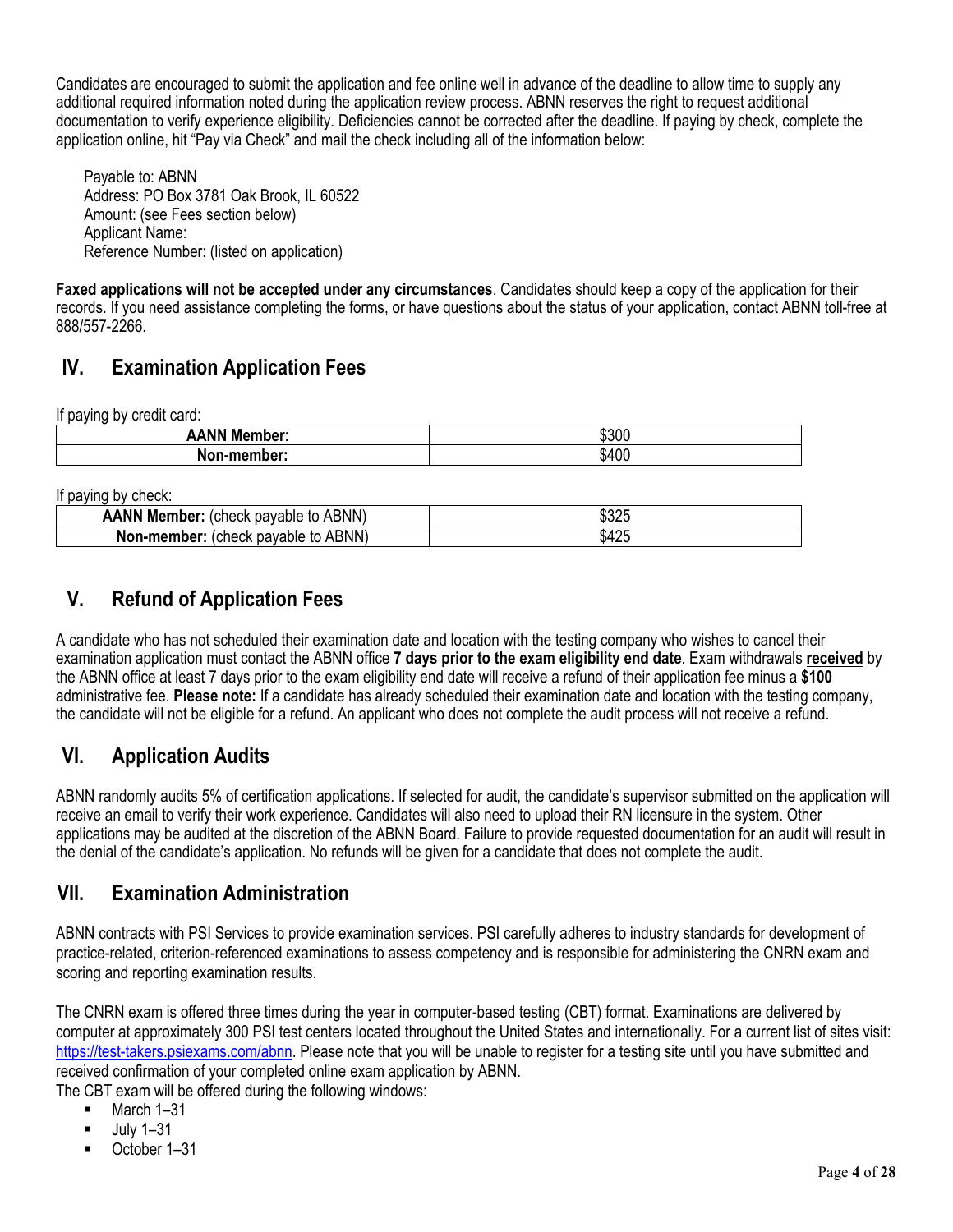The examination is administered by appointment only. Appointment starting times may vary by location. Evening and Saturday appointments may be scheduled based on availability. Available dates will be indicated when scheduling your examination. Candidates are scheduled on a first-come, first-served basis.

Examinations will not be offered on the following U.S. holidays:

- New Year's Dav
- **Martin Luther King Jr. Day**
- Memorial Day
- Independence Day
- Labor Day
- Thanksgiving Day (and the following Friday)
- Christmas Eve
- Christmas Day

## **VIII. Requests for Testing Accommodations**

PSI complies with the Americans with Disabilities Act and strives to ensure that no individual with a disability— as defined by the ADA as a person who has a physical or mental impairment that substantially limits one or more major life activities, a person who has a history or record of such an impairment, or a person who is perceived by others as having such an impairment—is deprived of the opportunity to take the examination solely by reason of that disability. PSI will provide reasonable accommodations for candidates with disabilities, except where it may fundamentally alter the examination, influence the examination results, or result in an undue burden. Candidates requesting special accommodations must complete the online PSI Accommodations form to schedule their examination once completing the online exam application: https://psi-cdexp.zendesk.com/hc/en-us/requests/new?ticket\_form\_id=360000991112

- 1. Wheelchair access is available at all established test centers. Candidates must advise PSI at the time of scheduling that wheelchair access is necessary.
- 2. Candidates with visual, sensory, physical or learning disabilities that would prevent them from taking the examination under standard conditions may make a request for special accommodations and arrangements which will be reviewed by PSI.

Verification of the disability and a statement of the specific type of assistance needed must be submitted online at least 45 calendar days prior to your desired examination date by completing PSI's online form: https://psi-cdexp.zendesk.com/hc/enus/requests/new?ticket\_ form\_id=360000991112. Attach the Documentation of Disability-Related Needs form (which must be completed by an appropriate licensed professional) with your online request. PSI will review the submitted forms and will contact you regarding the decision for accommodations.

Accommodations for Remote Proctoring will follow the same process as above. If the accommodation request would compromise the examination security, the candidate will be directed to an in-person testing location.

For Exam Accommodations questions/concerns, please call 1-800-367-1565 ext. 6750 Monday through Friday, 8 a.m. to 5 p.m. CST.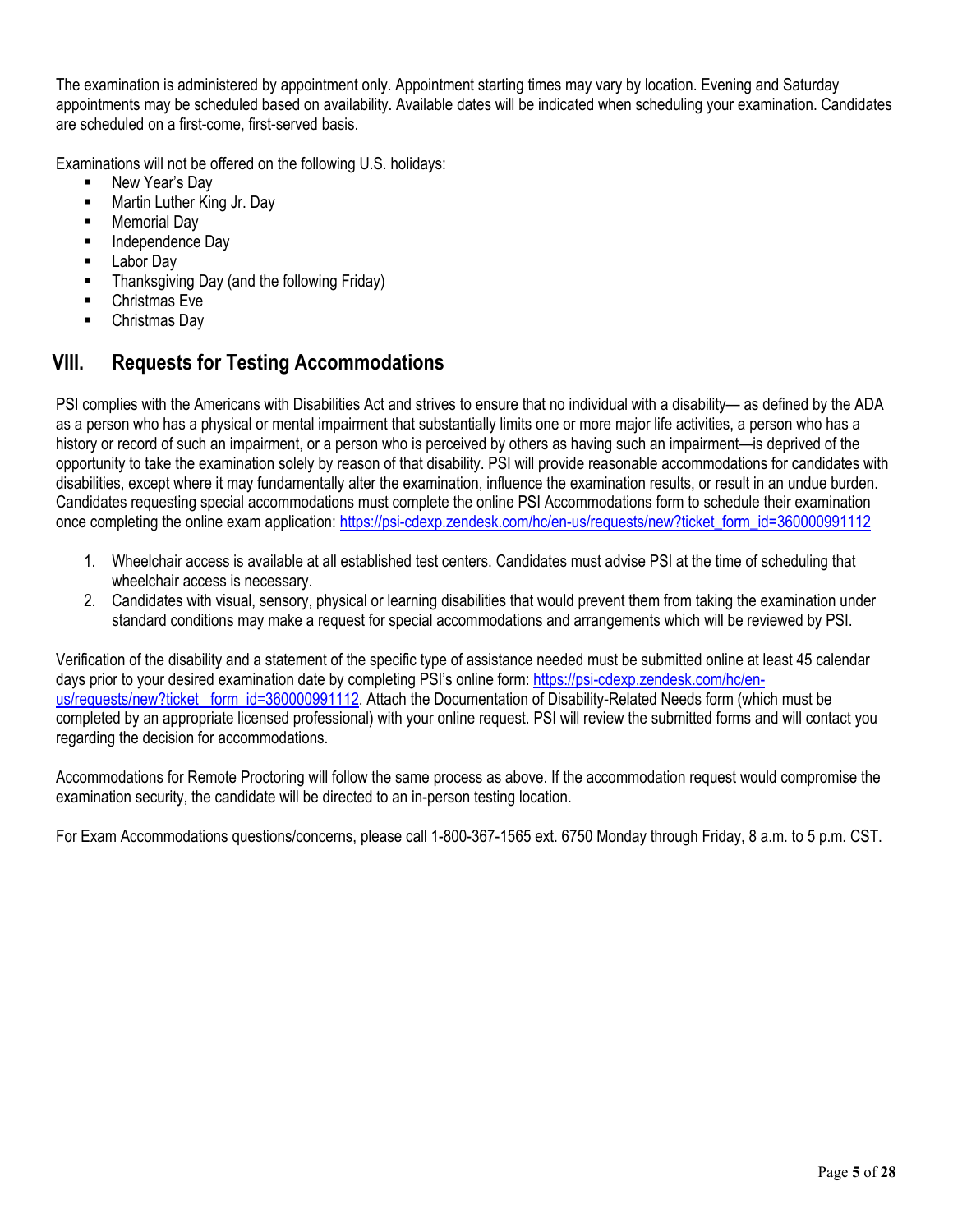## **IX. Scheduling an Examination Appointment**

After you have registered for the examination and received notification of your eligibility by email and/or letter, you may schedule the examination by one of the following methods:

**Schedule online:** Schedule a testing appointment online at any time by using PSI's Online Application/Scheduling service at https://test-takers.psiexams.com/abnn*.* To use this service follow these steps: Go to https://test-takers.psiexams.com/abnn and select "Begin Scheduling". Follow the simple step-by-step instructions to choose your examination program and register for the examination.

Please view the **Scheduling Step-by-Step instructions below** for detailed instructions on how to schedule your exam online.

**Schedule by email:** Email PSI at ABNNSupport@psionline.com with your name, PSI ID# (located in your Certification Center), requested schedule dates and preferred testing site. PSI will contact you within 24-48 hours when scheduling via email.

**Schedule by phone:** Call PSI toll-free at 1-855-340-0087 to schedule an examination appointment from 7:00 a.m. to 9:00 p.m. (Central Time) Monday through Thursday, 7:00 a.m. to 7:00 p.m. on Fridays, and 8:30 a.m. to 5:00 p.m. on Saturdays.

When you contact PSI to schedule an appointment, please be prepared to confirm a date and location for testing and to provide your name and candidate identification number (from PSI's email scheduling notice). All individuals are scheduled on a first-come, firstserved basis.

#### **HOW TO BOOK/SCHEDULE THE EXAM**

- **1.** You will receive an eligibility email from ABNN. Select the link imbedded in the email or select the following URL: https://testtakers.psiexams.com/abnn.
- **2.** Select **TESTS** to create an account.

|                                                           | CONTACT US <b>O</b> HELP |  |
|-----------------------------------------------------------|--------------------------|--|
| Testing<br>Excellence<br>psi<br><b>Program Info</b> Tests |                          |  |
| <b>Overview</b><br>  FAQ <sub>S</sub>                     |                          |  |

**3.** Select the Examination. You are ready to create an account. Select **LOGIN/REGISTER**.

| To continue the booking process and schedule your test, you must login or create an account. | Login/register |
|----------------------------------------------------------------------------------------------|----------------|
|                                                                                              |                |

- **4.** You will be prompted to **CREATE AN ACCOUNT** with PSI.
	- The first and last name must be the same as you provided on your ABNN application and match exactly with your current, valid, government-issued ID.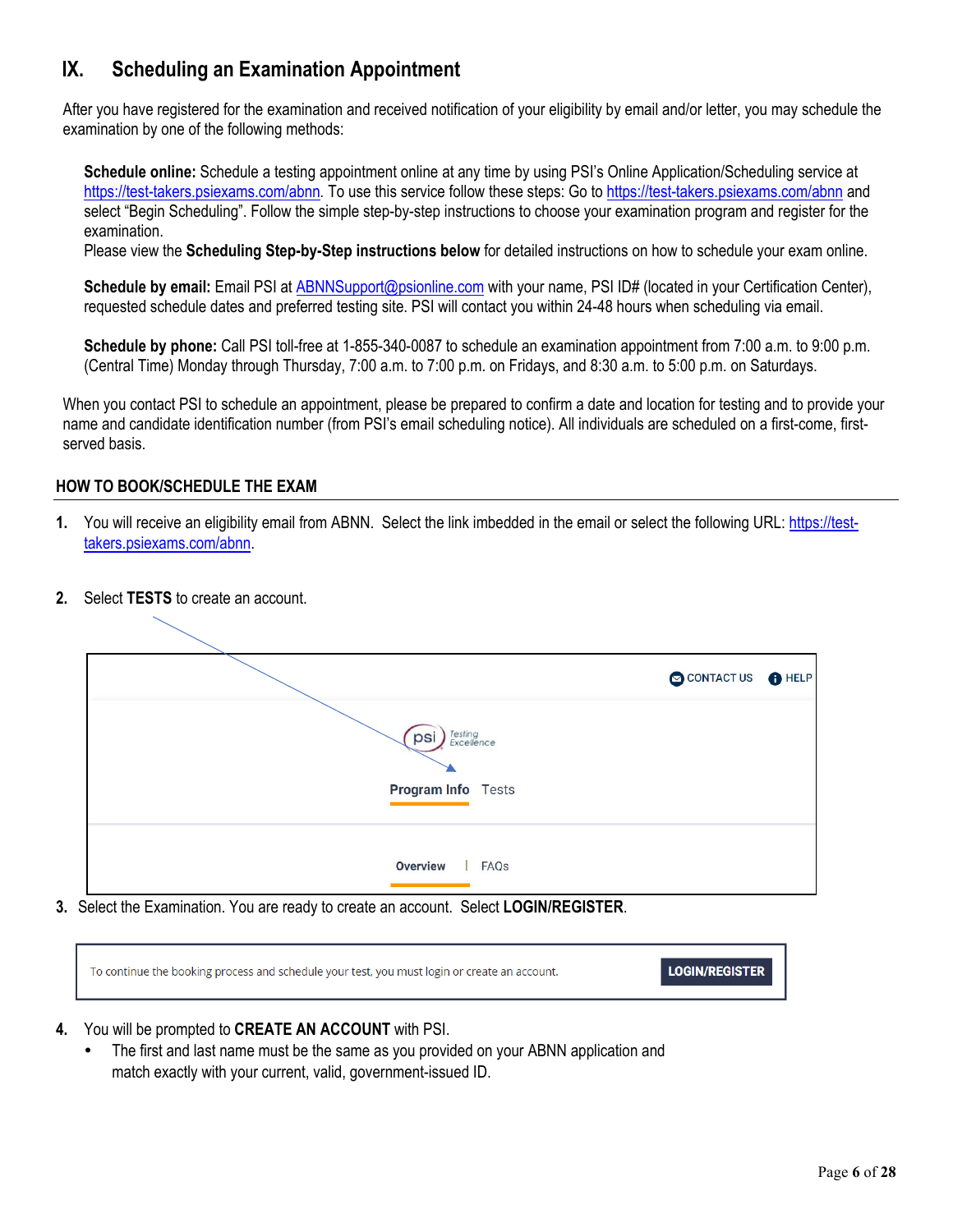| $ID*$              |                                                                                                                                       |
|--------------------|---------------------------------------------------------------------------------------------------------------------------------------|
|                    |                                                                                                                                       |
| First Name *       | Last Name *                                                                                                                           |
| Middle Name        | Generation                                                                                                                            |
| Email $*$          |                                                                                                                                       |
| Password *         | Your password must contain:<br>- At least one capital letter A-Z<br>• At least one lower case letter a-z<br>• At least one number 0-9 |
| Confirm Password * | • At least one special character !@#V\$%V^&V*<br>• At least 8 and up to 32 characters                                                 |

**5.** Select your test format: **Test Center** or **Remote Online Proctored** *(available Summer 2022)*

| <b>Modality</b>       |                               |
|-----------------------|-------------------------------|
|                       |                               |
| <b>Site Proctored</b> | <b>Atlas Remote Proctored</b> |
| <b>SELECTED</b>       | <b>SELECT</b>                 |

**Scheduling at a Test Center** *If Online Remote Proctored is selected, go to STEP 9.*

**6.** If **Test Center** is selected, enter the **"City or Postal Code"** and select **FIND.**

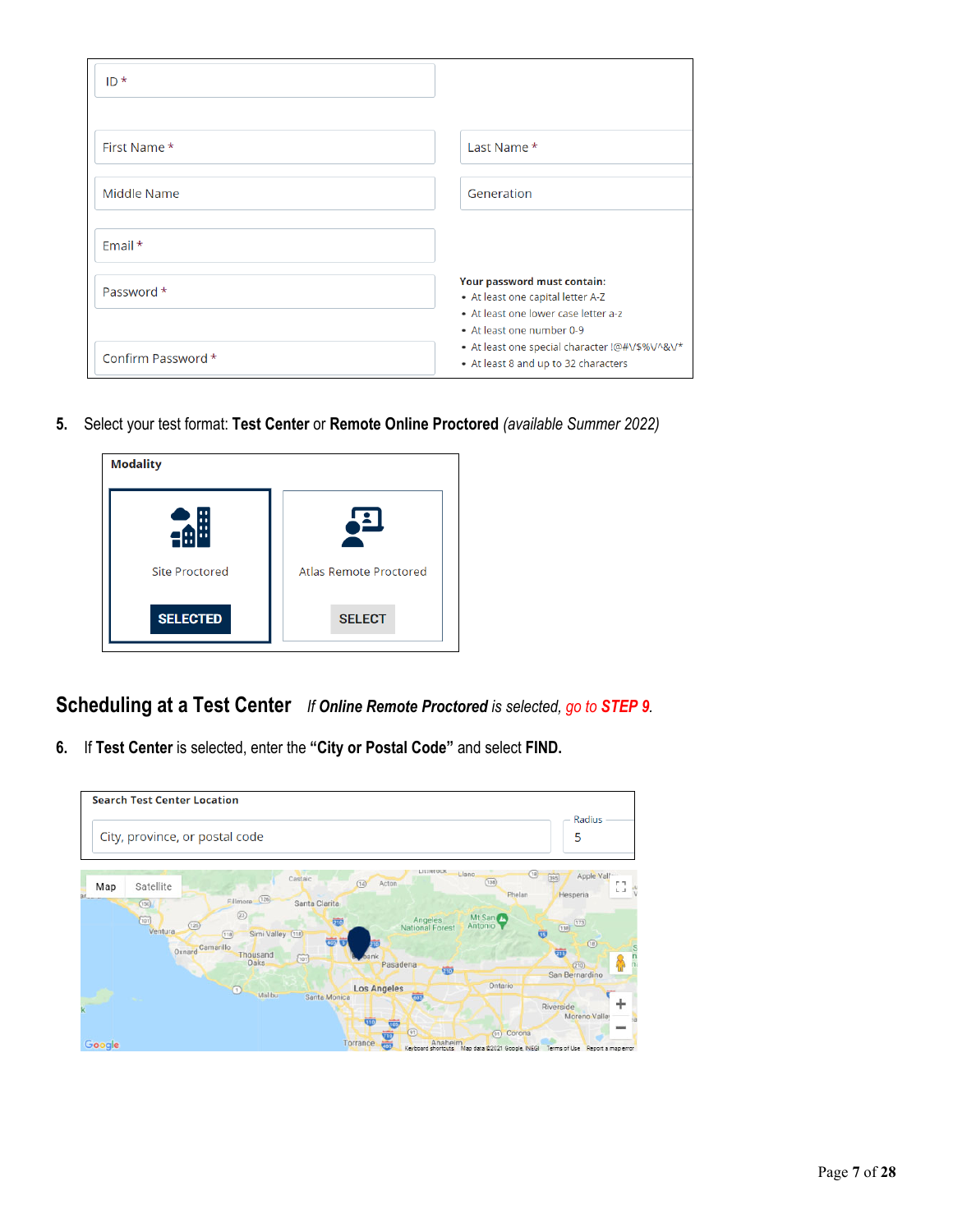**7.** Select a date and time to book/schedule an appointment. **Choose a Date and Time** 

| ८   |     |     | October 2021 |                |     | ⋋              | <b>Time slots available for</b><br><b>October 08, 2021</b> |
|-----|-----|-----|--------------|----------------|-----|----------------|------------------------------------------------------------|
| Sun | Mon | Tue | Wed          | Thu            | Fri | Sat            | 08:00 AM                                                   |
|     |     |     |              |                | 1   | $\overline{2}$ | 01:30 PM                                                   |
| 3   | 4   | 5   | 6            | $\overline{7}$ | 8   | 9              |                                                            |
| 10  | 11  | 12  | 13           | 14             | 15  | 16             |                                                            |
| 17  | 18  | 19  | 20           | 21             | 22  | 23             |                                                            |
| 24  | 25  | 26  | 27           | 28             | 29  | 30             |                                                            |
| 31  |     |     |              |                |     |                |                                                            |
|     |     |     | Available    | Selected       |     |                |                                                            |
|     |     |     |              |                |     |                |                                                            |

**8.** You will receive a message confirming the Test Center, booked/scheduled date, and booked/scheduled time. Please review the scheduling before selecting **CONFIRM**. Once your scheduling is confirmed, select **DONE.**

| <b>Booking Confirmed!! P</b> Print Confirmation |             |               |
|-------------------------------------------------|-------------|---------------|
| Email Address:                                  | Home Phone: | Office Phone: |
| asingla81@psionline.com                         | 111224444   | 2221112345    |

## **Scheduling via Remote Proctor** *(available Summer 2022)*

**9.** If **Online Remote Proctoring** was selected, enter the **"Country and Timezone"** and select **NEXT**.

| <b>Select Timezone:</b><br>Select Country * - |        | W        |               |             |
|-----------------------------------------------|--------|----------|---------------|-------------|
| <b>United States</b>                          | $\sim$ | Timezone |               | $\sim$      |
|                                               |        |          | <b>CANCEL</b> | <b>NEXT</b> |
|                                               |        |          |               |             |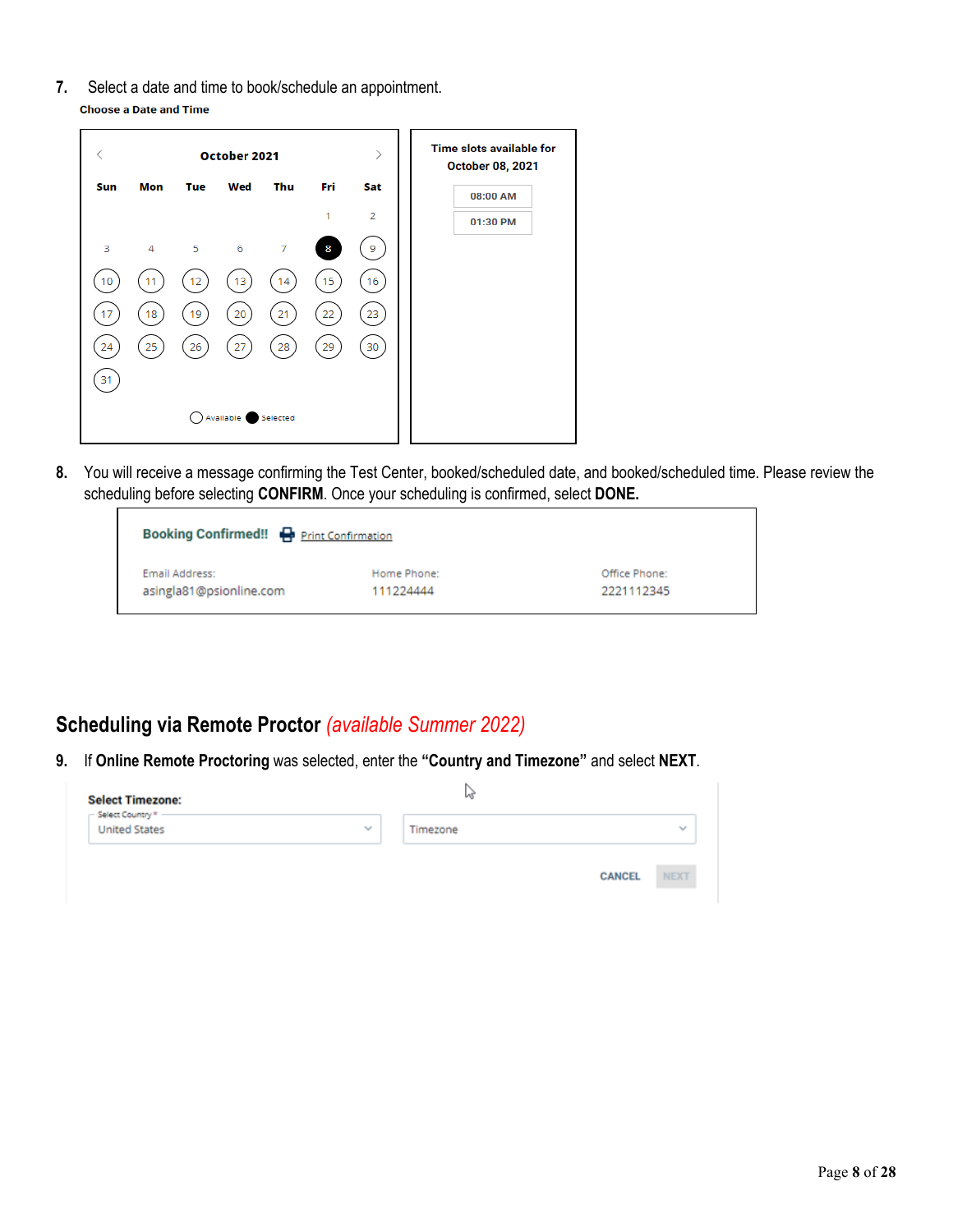**10.** Select a date and time to book/schedule an appointment to take the exam.

#### **Book Your Test:**

```
C (UTC: -08:00) Pacific Time (America/Los_Angeles)
Change Timezone
```
#### **Choose a Date and Time**

|     | October 2021 |     |                    |     |     |                | <b>Time slots available for</b><br>October 06, 2021 |
|-----|--------------|-----|--------------------|-----|-----|----------------|-----------------------------------------------------|
| Sun | Mon          | Tue | Wed                | Thu | Fri | Sat            | <b>UZJUU FIN</b>                                    |
|     |              |     |                    |     |     | $\overline{2}$ | 07:30 PM                                            |
| 3   | 4            | 5   | 6                  |     | 8   | 9              | 08:00 PM                                            |
|     |              |     |                    |     |     |                | 08:30 PM                                            |
| 10  | 11           | 12  | 13                 | 14  | 15  | 16             | 09:00 PM                                            |
| 17  | 18           | 19  | 20                 | 21  | 22  | 23             | 09:30 PM                                            |
| 24  | 25           | 26  | 27                 | 28  | 29  | 30             | 10:00 PM                                            |
|     |              |     |                    |     |     |                | 10:30 PM                                            |
| 31  |              |     |                    |     |     |                | 11:00 PM                                            |
|     |              |     | Available Selected |     |     |                | 11:30 PM                                            |

- **CANCEL** NEXT
- **11.** You will receive a message confirming the test format, booked date, and booked time. Please review the booking before selecting **CONFIRM.** Once your booking is confirmed, select **DONE.**

| <b>Review Booking:</b>                                                                             |             |                                                                                         |
|----------------------------------------------------------------------------------------------------|-------------|-----------------------------------------------------------------------------------------|
| Email Address:                                                                                     | Home Phone: | Office Phone:                                                                           |
| asingla81@psionline.com                                                                            | 111224444   | 2221112345                                                                              |
| Wednesday, October 06, 2021<br>鹽                                                                   |             | By continuing, you agree to The Company's<br>✓<br>Conditions of Use And Privacy Notice. |
| 5:30 PM Pacific Time                                                                               |             | <b>CONFIRM</b>                                                                          |
| Before taking your remote online proctored exam, please check system<br>compatibility - click HERE |             | Μ                                                                                       |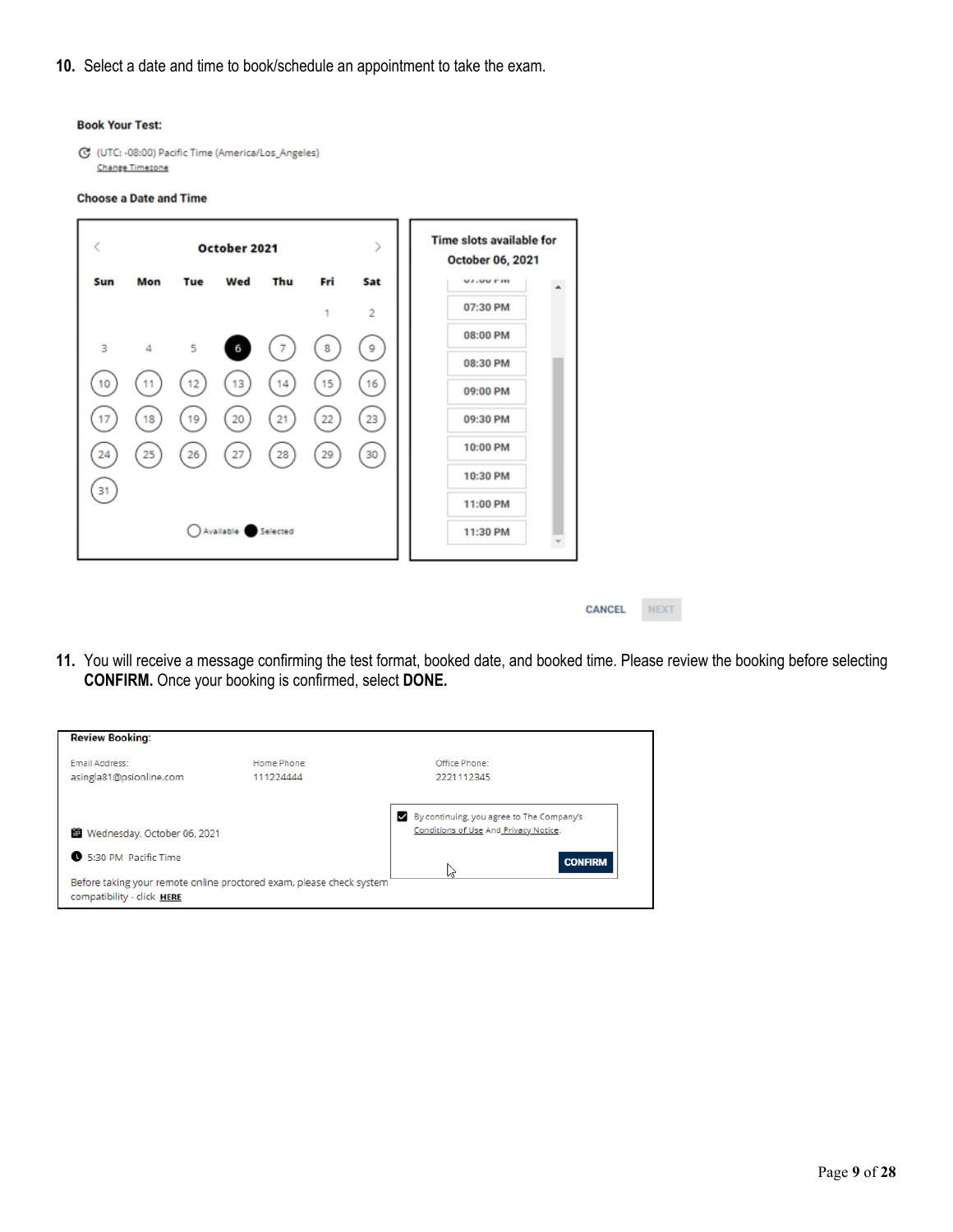**12.** Your booking will now display in your account. You will be able to **LAUNCH** your test within 30 minutes of your booked exam time.

#### **IMPORTANT: BE SURE TO CHECK THE COMPATIBILITY OF YOUR COMPUTER**

to include Audio/Video Check, Webcam Check and System Check. Prior to testing, click **HERE** in your account.

| Bookings: <sup>@</sup>                                                                          |        |
|-------------------------------------------------------------------------------------------------|--------|
| until test<br>1 DAYS 0 HOURS 22 MINUTES                                                         |        |
| Wednesday, October 06, 2021<br>Add to Calendar =                                                |        |
| 5:30 PM Pacific Time                                                                            |        |
| <b>目 Print Receipt</b>                                                                          |        |
| <b>More Information</b>                                                                         |        |
| Before taking your remote online proctored exam, please check system compatibility - click HERE |        |
| <b>Online Proctored (Live).</b><br>Click the Launch button at your scheduled test time.         | LAUNCH |

By not starting your test within 15 minutes after your scheduled time, you forfeit your test fee or test eligibility. Fees and test eligibilities are non-refundable. If you have any questions regarding your compatibility check, or if you experience issues launching your exam, you may contact PSI's technical support team at (844) 267-1017.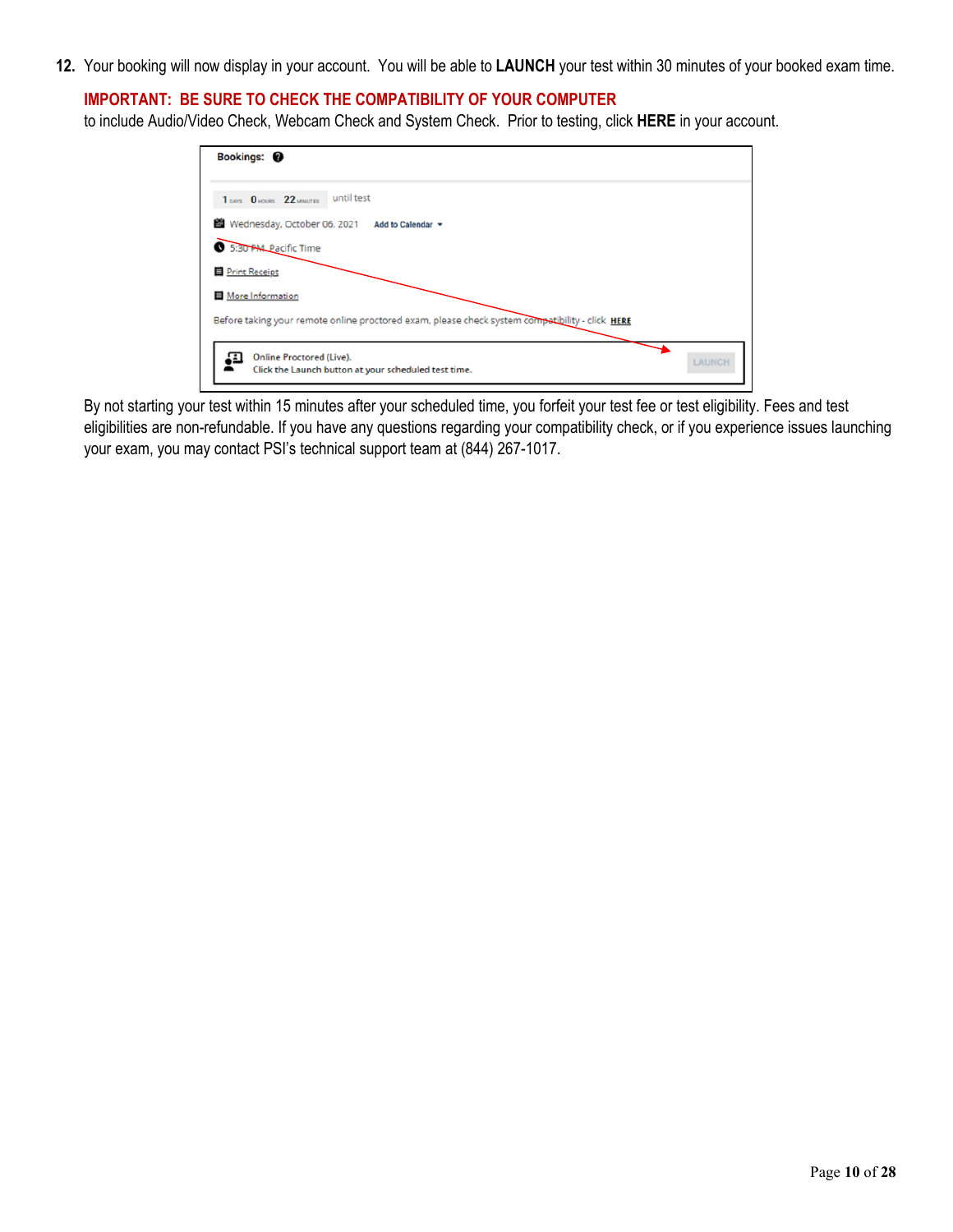## **X. Rescheduling an Examination Date**

If you have already scheduled your date and time for the exam, you may reschedule your appointment at no charge to a date within your eligibility window by contacting PSI online at https://test-takers.psiexams.com/abnn or by calling 855-340-0087 **at least 2 business days prior to your scheduled appointment.** The following schedule applies:

| If your examination is scheduled on | You must call PSI by 3:00 p.m. Central time to reschedule |  |  |
|-------------------------------------|-----------------------------------------------------------|--|--|
|                                     | the examination by the previous                           |  |  |
| Monday                              | Wednesday                                                 |  |  |
| Tuesday                             | Thursday                                                  |  |  |
| Wednesday                           | Friday                                                    |  |  |
| Thursday                            | Monday                                                    |  |  |
| Friday/Saturday                     | Tuesdav                                                   |  |  |

## **XI. Exam Window Postponement**

Candidates may not extend or postpone their exam eligibility window. If you do not complete the exam before your eligibility window expires, you will be required to submit a new application and pay all associated fees.

## **XII. Exam Window Cancellation**

If you have applied to take the CNRN examination and have not scheduled the exam date and location, and you need to cancel the application, please contact ABNN at info@abnncertification.org.

Withdrawal requests received by the ABNN office **at least 7 days** prior to the exam eligibility end date will receive a refund of their application fee minus a \$100 administrative fee. Examination withdrawals received by the office fewer than 7 days prior to the exam eligibility end date will **receive no refund.**

#### *Missed Appointments and Forfeitures*

You will forfeit your examination registration and all fees paid to take the examination under the following circumstances:

- You do not complete the audit, if selected.
- You wish to reschedule an examination but fail to contact PSI at least 2 business days prior to the scheduled testing session.
- You do not sit during your exam eligibility period.
- You appear more than 15 minutes late for an examination.
- You fail to report for an examination appointment.

A new, complete application and examination fee are required to reapply for examination.

## **XIII. Inclement Weather, Power Failure, or Emergency**

In the event of inclement weather or unforeseen emergencies on the day of an examination, PSI will determine whether circumstances warrant the cancellation and subsequent rescheduling of an examination. The examination will usually not be rescheduled if the test center personnel are able to open the test center.

Visit the www.psionline.com/openings website prior to the examination to determine if PSI has been advised that any test centers are closed. Every attempt is made to administer the examination as scheduled; however, should an examination be canceled at a test center, all scheduled candidates will receive notification following the examination regarding rescheduling or reapplication procedures.

If power to a test center is temporarily interrupted during an administration, your examination will be restarted. The responses provided up to the point of interruption will be intact, but for security reasons, the questions will be scrambled.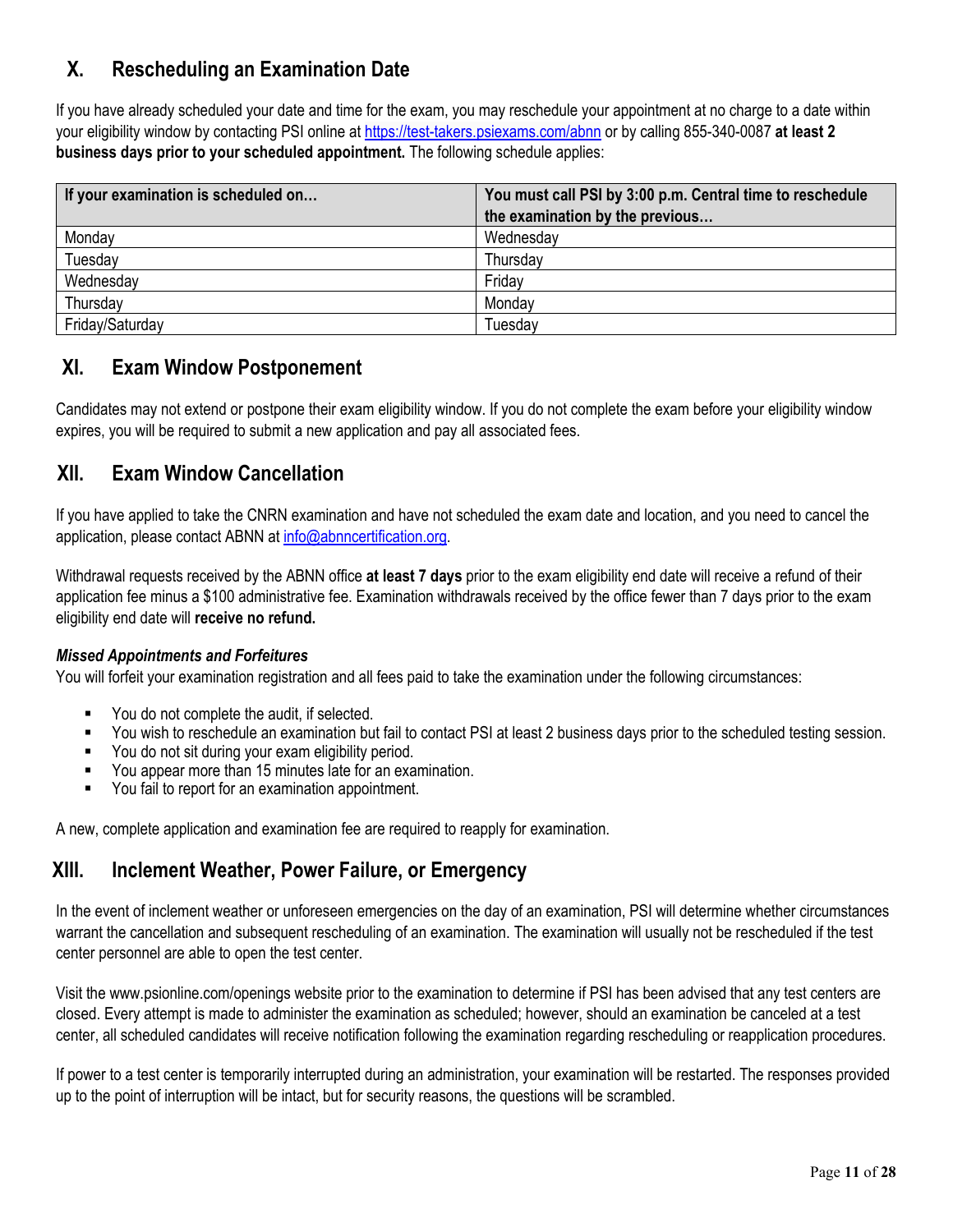## **XIV. Computer-Based Testing (CBT) Examination Procedures**

#### *Taking the Examination*

Your examination will be given by computer at a PSI test center or via Live Remote Proctoring (LRP). LRP is a safe, secure, and convenient way to schedule and sit for your CNRN or SCRN examination from your home, office, or other secure location using their own computer, rather than going to a testing center. The remote proctoring option means that a remote proctor is actively watching the candidate during the time of the test administration in order to safeguard the exam integrity and validity. This is similar to the role of a proctor during an in-person exam at a testing center. You do not need any computer experience or typing skills to take your examination. For in-person candidates, For LRP candidates, please see additional information and processes below.

#### *In-person Candidates Exam Day Requirements/Process*

On the day of your examination appointment, report to the test center 30 minutes before your scheduled testing time. Look for signs indicating PSI test center check-in. **If you arrive more than 15 minutes after the scheduled testing time, you will not be admitted.** 

#### *Identification*

To gain admission to the test center, you must present two forms of identification, including one with a current photograph. Both forms of identification must be valid and include your current name and signature. You will also be required to sign a roster for verification of identity. You MUST bring one of the following\*:

- Driver's license with photograph
- **State identification card with photograph**
- Passport
- Military identification card with photograph.

*\*No forms of temporary identification will be accepted.* 

The second form of identification must display your name and signature for signature verification (e.g., credit card with signature, social security card with signature, employment or student ID card with signature). If your name on your exam registration is different than it appears on your identification, you must bring proof of your name change (e.g., marriage license, divorce decree, or court order).

#### *Personal Belongings*

No personal items, valuables, or weapons should be brought to the test center. Only wallets and keys are permitted. Coats must be left outside the testing room. You will be provided a soft locker to store your wallet and/or keys with you in the testing room. You will not have access to these items until after the examination is completed. Please note the following items will not be allowed in the testing room except securely locked in the soft locker:

- watches
- **n** hats

Once you have placed everything into the soft locker, you will be asked to pull out your pockets to ensure they are empty. If all personal items will not fit in the soft locker you will not be able to test. The site will not store any personal belongings. If any personal items are observed in the testing room after the examination is started, the administration will be forfeited.

#### *Remote Proctoring Exam Day Requirements/Process*

On the day of your examination appointment, please log-in 15 minutes before your scheduled testing time. **If you arrive more than 15 minutes after the scheduled testing time, you will not be admitted.**

#### *Technical Requirements*

- Hardware compatibility Laptop or desktop computer (PC/MAC) only (iPad, Chromebook and other tablets will NOT work).
	- Webcam, microphone, and speakers are required
	- Dual screens are NOT allowed
- Operating System Windows 7 and higher and MAC 10
- Internet
	- Stable Broadband internet connection (minimum 500 Kbits per second or higher)
	- A wired connection is preferred over wireless (WiFi)
- Browser Google Chrome 58.0 or higher. This is the only browser supported.
- System Check All LRP candidate MUST do a system check prior to their scheduled exam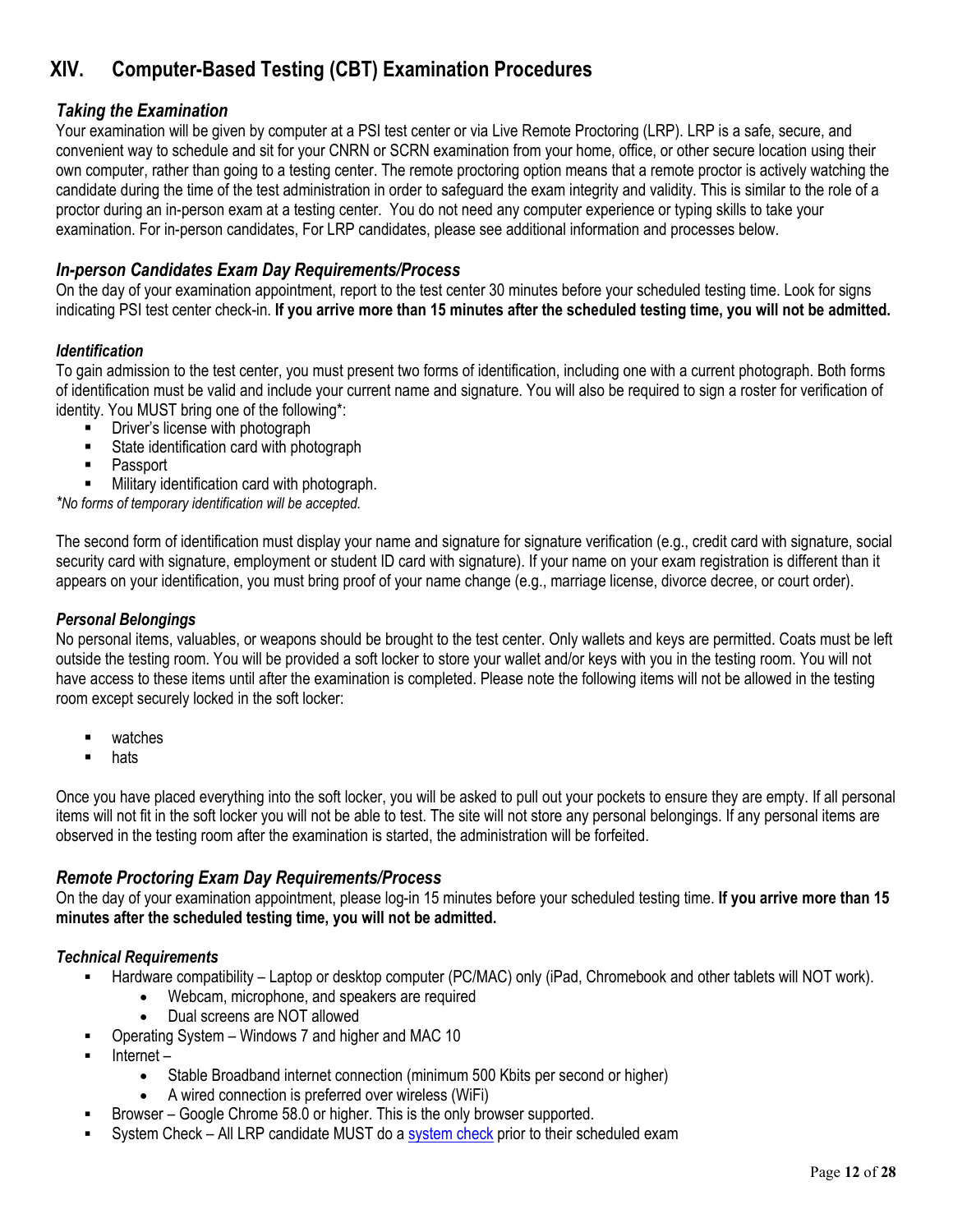- Other Requirements:
	- Flash player (for PC users)
	- Ability to download and install a small program: PSI's secure web browser (provided the day of the exam). Please note: **In work environments with firewalls, you must have administrative access to disable the firewall. This must be ensured prior to taking an exam on a work computer.** The compatibility test does not test for administrative rights and firewalls.
	- Candidates must be able to use the computer in a private room without interruption.

If you experience problems during your exams, any of the following may be required:

- another room scan
- **showing your id**
- contacting PSI technical and/or customer support at 833-518-7459 or 855-340-0087.
- PSI may need to access your computer remotely to help resolve any technical issues.

#### *Candidate Check-In Process/Room Scan*

- Identification Process
	- One form of current ID is required and must be presented to the proctor before the exam starts. Identification presented must be current or unexpired and contain a signature and a photo. The first and last name must match the candidate's registration name exactly. Candidates will not be allowed to test without proper ID. Acceptable forms of ID are: Driver's License, State/Providence ID card; U.S. Visa; or international passport. Military IDs are not accepted for identification for online remote proctored exams.
	- The proctor will ask you to show your photo ID. Hold it up to the webcam to verify your identity.
	- The proctor will ask you to verify the name of the exam you are taking and ask you to agree to the PSI and ABNN Examination Rules regarding exam confidentiality.
- Systems Check
	- The proctor will instruct you to Download the Secure Browser (if not already done).
	- The proctor will check to make sure your webcam and microphone are working properly, and that screen sharing has been activated. You will be asked to share your screen for all connected equipment.
- 360-Degree Room Scan
	- The proctor will ask you to slowly move the webcam around the room to verify that you are alone and that your desk is clear of restricted items. A proctor will continuously monitor both the test taker and the testing environment.
		- See Security and Examination Restrictions below for further information.
- Photograph
	- You must agree to have your photograph taken as part of the admission procedure for both in-person and remote proctored tests. If you do not agree, you will not be admitted for the exam.

#### *Assessment Center/Remote Proctoring (LRP) Security*

PSI administration and security standards are designed to ensure all candidates (regardless of testing modality) are provided the same opportunity to demonstrate their abilities. The assessment center is continuously monitored by audio and video surveillance equipment for security purposes.

The following security procedures apply during the examination for both in-person and remote proctoring:

- Examinations are proprietary. No cameras, notes, tape recorders, pagers, or cellular/smart phones are allowed in the testing room. Possession of a cellular/smart phone or other electronic devices is strictly prohibited and will result in dismissal from the examination.
- Calculators are not necessary as all calculations found on the examination can be performed without the aid of a calculator. However, in-person testing candidates are permitted to bring a personal calculator and use it during the examination. The only type of calculator permitted is a simple battery-powered pocket calculator that does not have an alphanumeric keypad and does not have the capability to print or to store or retrieve data. You MUST present/show your calculator to the examination proctor for inspection PRIOR to the start of the examination. Using a calculator during the examination that has NOT been inspected may result in dismissal from the examination. **LRP candidates may use the computer calculator as long as the proctor is notified.**
- No guests, visitors, or family members are allowed in the testing room or reception areas.
- For in-person exam takers, candidates may be subject to a metal detection scan upon entering the examination room.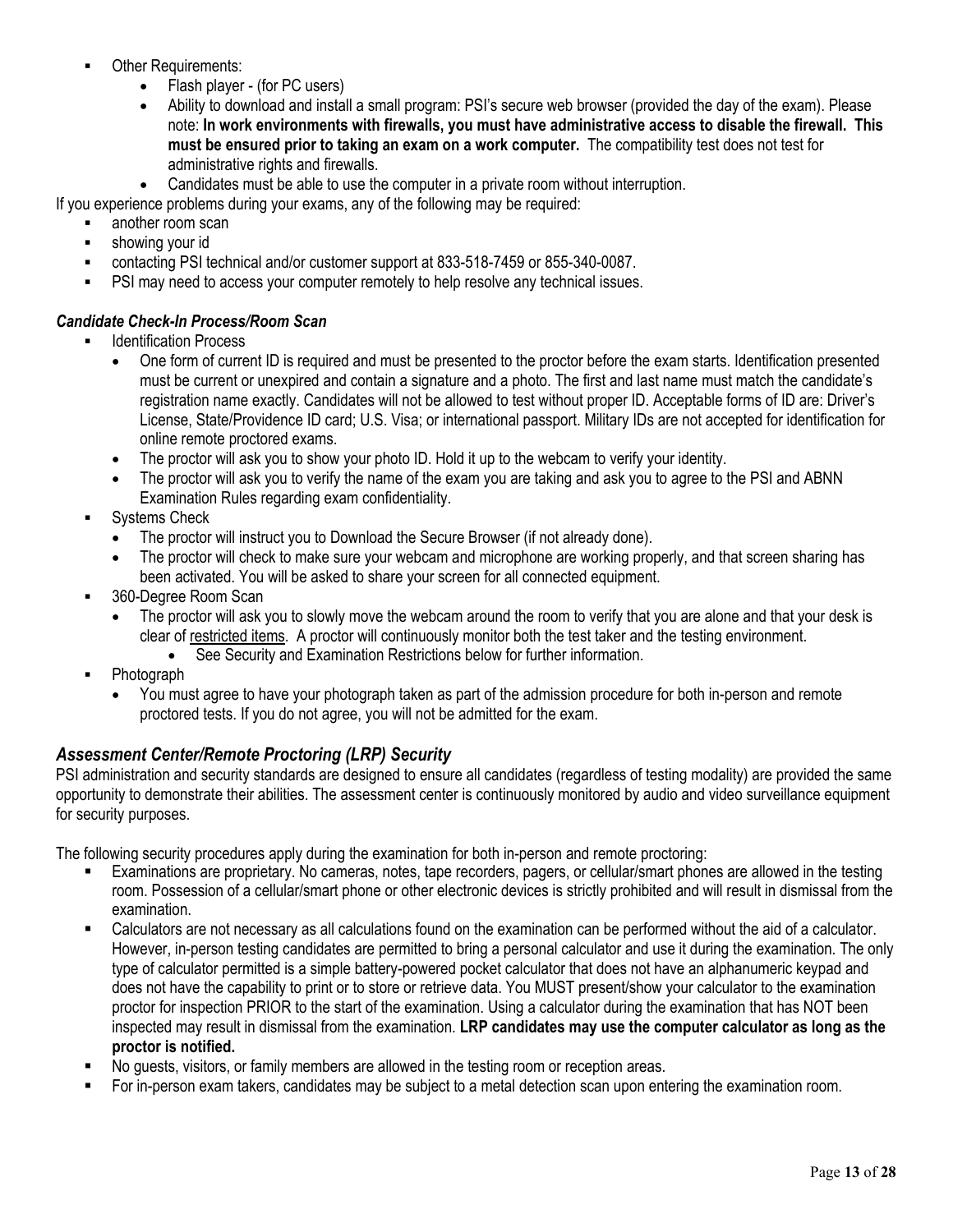#### *Examination Restrictions*

- Pencils will be provided during check-in. LRP candidates may use a pencil that has been shown during the room scan prior to the exam.
- In-person candidates will be provided with one piece of scratch paper at a time to use during the examination, unless noted on the sign-in roster for a particular candidate. You must return the scratch paper to the supervisor at the completion of testing or you will not receive your score report. LRP candidates may use one piece of blank scratch paper that has been reviewed during the room scan prior to the exam. They must shred the scratch paper at the completion of testing or they will not receive their score report.
- No documents or notes of any kind may be removed from the test center.
- No questions concerning the content of the examination may be asked during the examination.
- Eating, drinking, or smoking will not be permitted in the test center and/or examination room.
- You may take a break whenever you wish, but you will not be allowed additional time to make up for time lost during breaks.

#### *Misconduct*

If you engage in any of the following conduct during the examination you may be dismissed, your scores will not be reported, and examination fees will not be refunded. Example of misconduct are when you:

- create a disturbance, are abusive, or otherwise uncooperative
- display or use electronic communications equipment such as pagers, cellular/smart phones
- talk or participate in conversation with other examination candidates or people outside of exam room
- give or receive help or are suspected of doing so
- leave the test center during the administration
- attempt to record examination questions or make notes
- **EXEC** attempt to take the examination for someone else
- **EXECUTE:** are observed with personal belongings
- are observed with notes, books, or other aids without it being noted on the roster.

#### **Practice examination**

Prior to attempting the timed examination, you will be given the opportunity to practice taking an examination on computer. The time you use for this practice examination is not counted as part of your examination time. When you are comfortable with the computer testing process, you may quit the practice session and begin the timed examination.

#### **Timed examination**

Following the practice examination, you will begin the timed examination. Before beginning, instructions for taking the examination are provided on-screen. The examination contains 220 questions. Four hours are allotted to complete the examination. The following is a sample of what the computer screen will look like when candidates are attempting the examination: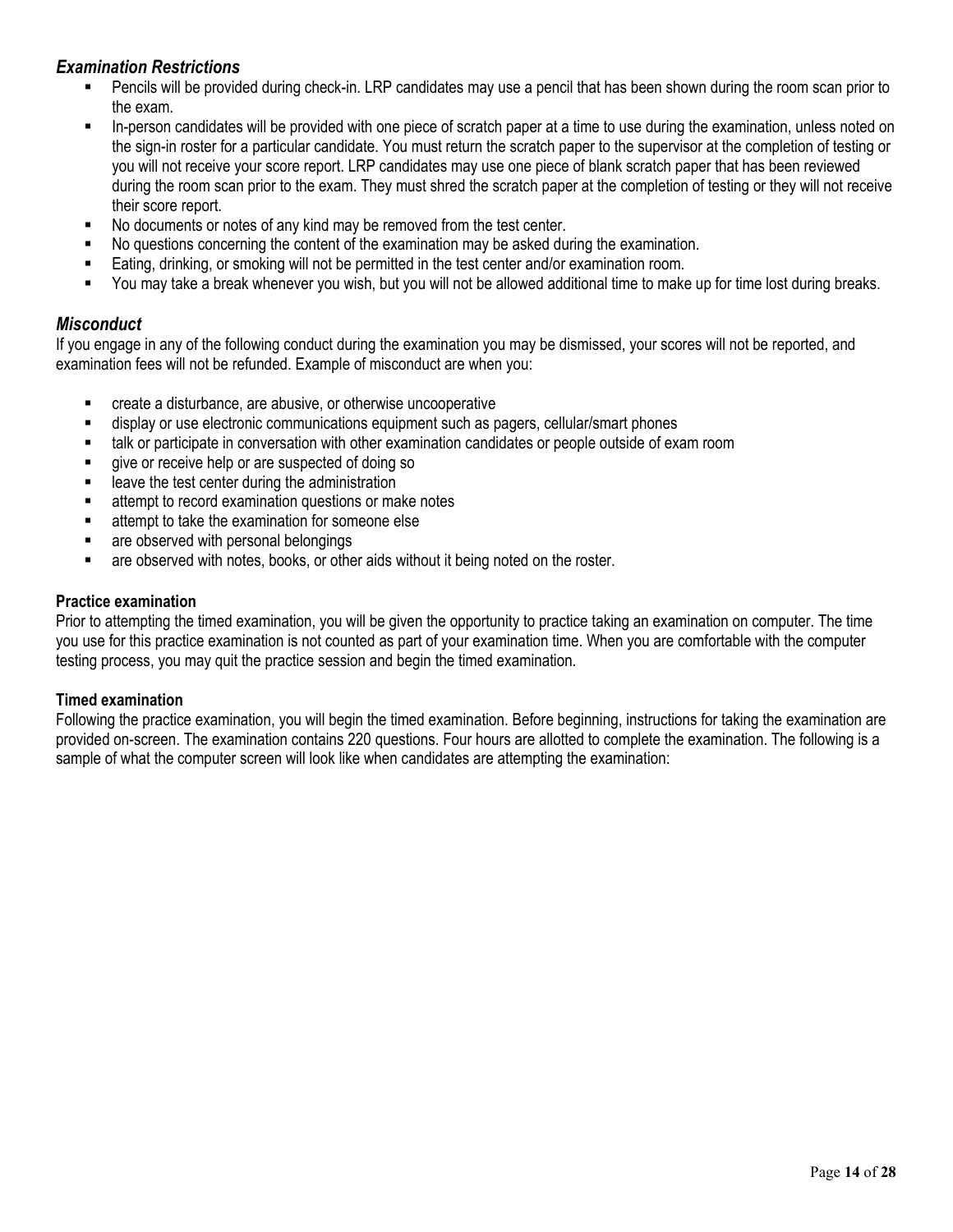|              |        |                                                          | Candidate's<br><b>Picture</b><br>Here |
|--------------|--------|----------------------------------------------------------|---------------------------------------|
|              |        | When logging into the examination, candidates must enter |                                       |
|              | А      | their telephone number.                                  |                                       |
|              | B      | the number assigned by the Test Center Supervisor.       |                                       |
|              | C<br>0 | the social security or ID number printed on the roster.  |                                       |
|              | D      | their birthdate.                                         |                                       |
|              |        |                                                          |                                       |
|              |        |                                                          |                                       |
|              |        |                                                          |                                       |
|              |        |                                                          |                                       |
| Exit<br>Help | C      | Bookmark<br>Comment<br>Time                              |                                       |

The computer monitors the time you spend on the examination. The examination will terminate if you exceed the time limit. You may click on the "Time" button in the lower right portion of the screen to monitor your time. A digital clock indicates the time remaining for you to complete the examination. The time feature may also be turned off during the examination.

Only one examination question is presented at a time. The question number appears in the lower right portion of the screen. The entire examination question appears onscreen (i.e., stem and four options labeled: A, B, C, and D). **Indicate your choice by either entering the letter of the option you think is correct (A, B, C, or D) or clicking on the option using the mouse.** To change your answer, enter a different option by typing A, B, C, or D or clicking on the option using the mouse. You may change your answer as many times as you wish during the examination time limit.

To move to the next question, click on the forward arrow (>) in the lower right portion of the screen. This action will move you forward through the examination question by question. If you wish to review any questions, click the backward arrow (<) or use the left arrow key to move backward through the examination.

A question may be left unanswered for return later in the examination session. Questions may also be bookmarked for later review by clicking in the blank square to the right of the Time button. Click on the double arrows (>>) to advance to the next unanswered or bookmarked question on the examination. To identify all unanswered and bookmarked questions, repeatedly click on the double arrows (>>). When the examination is completed, the number of questions answered is reported. If not all questions have been answered and there is time remaining, return to the examination and answer those questions. Be sure to answer each question before ending the examination. **There is no penalty for guessing.** 

Online comments may be entered for any question by clicking on the Comment button to the left of the Time button. This opens a dialog box where comments may be entered. Comments will be reviewed, but individual responses will not be provided.

## **XV. Notification of Examination Results**

- 1. All candidates will be notified of their pass/fail status with an explanation of their scaled score and the passing scaled score at the testing site or via email for LRP. Certificates will be mailed to those who pass within 4-6 weeks of their examination date.
- 2. It is the candidate's responsibility to notify the ABNN office of any errors or changes in contact information prior to the examination. A \$25 fee will be assessed to correct certificates with misspelled names if the candidate does not follow the above instructions. Candidates are prompted to verify name and address information when scheduling their exam online.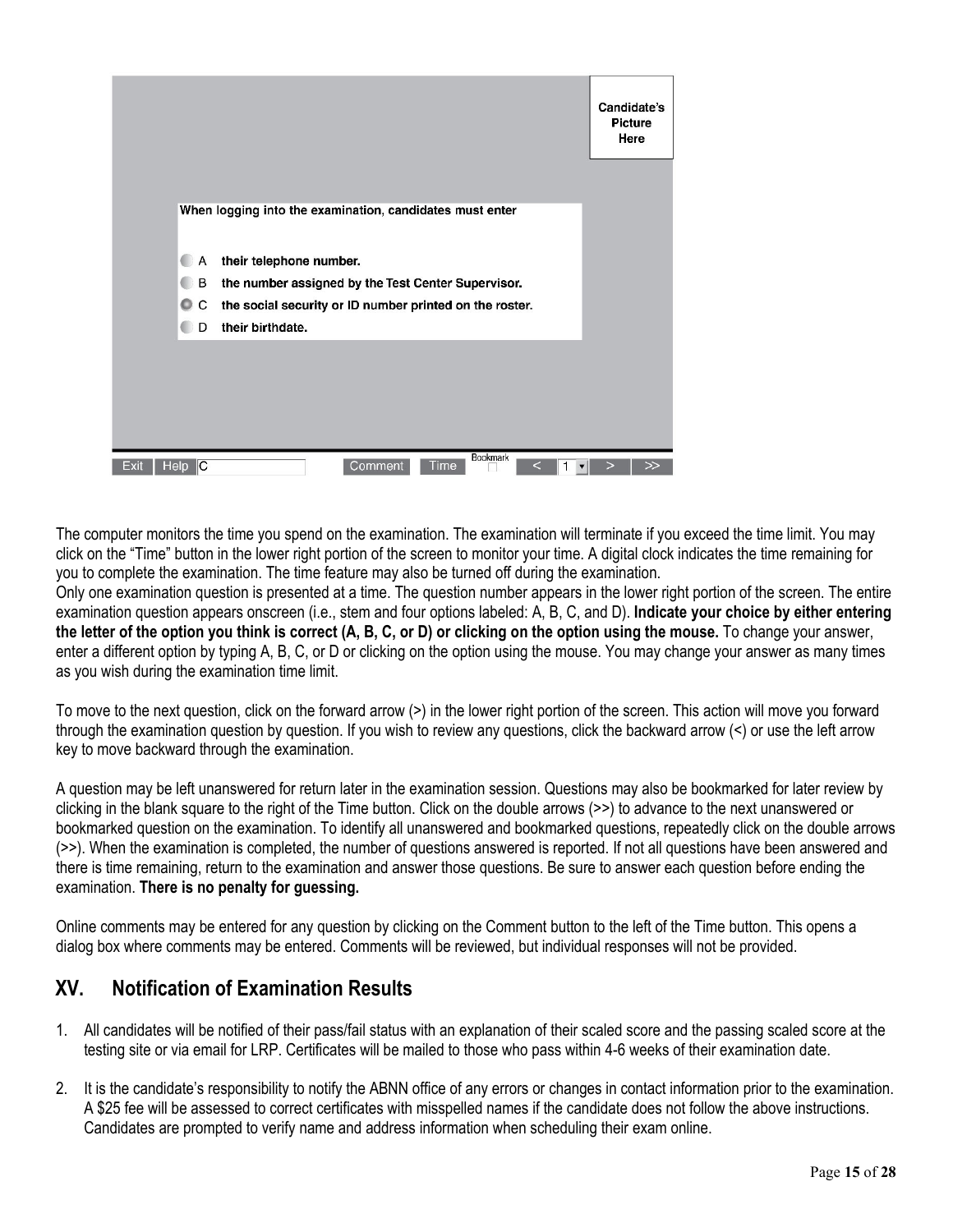3. In computer-delivered testing, the computer accepts responses from a keyboard or mouse in digitized form. As a result, computeradministered testing eliminates problems that may have previously arisen with scanning paper-and-pencil answer sheets, since all responses are recorded by candidates during their examination. However, verification of examination scores from electronic responses can be requested if **received by** PSI in writing within 90 days of the exam date. The verification results are sent to the candidate within six (6) weeks. The candidate must assume the cost of rescoring.

## **XVI. Confidentiality of Examination Results**

Examination results are released only to the candidate at the close of the exam. In response to specific inquiries, and with permission of the individual CNRN, verification of current CNRN status will be provided. Group data without individual identifying information may be used for research and study purposes, and may be released to other groups with a specific interest in nursing certification.

## **XVII. Retaking the Examination**

Candidates who do not achieve a passing score may reapply for subsequent examinations. Candidates are eligible to test one time per examination window, but may not take the test more than three times in 12 months. Repeat candidates must submit a new application and full examination fee.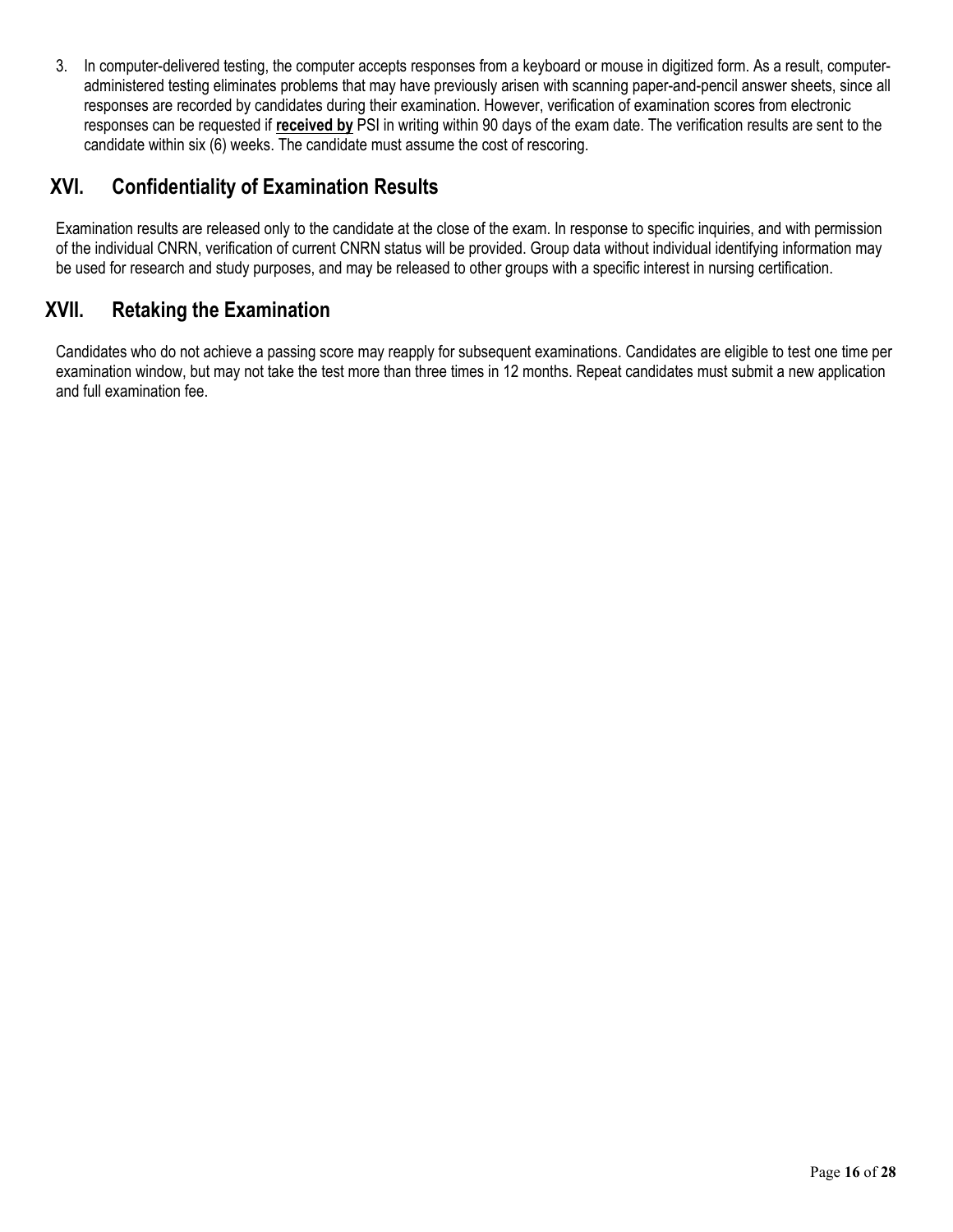## **XVIII. Duration of Certification**

CNRN certification is effective for a period of five (5) years. The actual expiration date of a CNRN certificate is December 31<sup>st</sup> of the 5<sup>th</sup> year after certification (i.e., certification of CNRNs certified in March, July, or October 2022 expires on December 31, 2027). To renew certification prior to the expiration date, the certificant may either retake the certification exam or submit documentation of the required continuing education contact hours and work hours in neuroscience nursing during the 5<sup>th</sup> year of the certification cycle. Apply to recertify by the October 1st early bird deadline to save \$85. Continuing education credits begin to be eligible toward recertification effective immediately following the month of successful examination. ABNN will provide reminder information in the middle of the year that the candidate is due to recertify. However, it is ultimately the responsibility of the CNRN to initiate the recertification process. Applications for recertification will not be accepted prior to the 5<sup>th</sup> year of the certification cycle with an early bird application deadline of October 1st.

## **XIX. The CNRN Credential**

Each passing candidate will receive a certificate indicating attainment of certification. Successful completion of the examination entitles the candidate to use the credential CNRN. Please note, however, that the CNRN does not replace use of the designation, RN.

## **XX. Revocation of Certification**

Causes for revocation of certification include:

- The CNRN did not possess the required qualification and requirements for the examination, whether or not such deficiency was known to ABNN prior to the examination or at the time of issuance of the certificate;
- The CNRN made a material misstatement or withheld information on the application or in any representation to ABNN, whether intentional or unintentional;
- The CNRN engaged in irregular practices in connection with an examination, whether or not such practices had an effect on the performance of the CNRN on an examination;
- There has been a limitation or termination of any right of the CNRN associated with the practice of neuroscience nursing in any state, province or country, including the imposition of any requirement of surveillance, supervision or review by reason of violation of a statute or governmental regulation, disciplinary action by any nursing licensing authority, entry into a consent order, or voluntary surrender of license.

No certification shall be revoked unless the CNRN concerned is notified of the intent of ABNN and has an opportunity for a hearing before a select committee of ABNN. Such notification shall be sent by certified mail no less than 30 days prior to the hearing.

## **XXI. Irregularities in Testing**

In addition to Revocation of Certification, applicants should also understand that ABNN may or may not require a candidate to retake the examination, or a portion of the examination, if presented with sufficient evidence that the security of the examination has been compromised, notwithstanding the absence of any evidence of a candidate's personal involvement in such activities.

## **XXII. Denial of Application and Appeal**

Application to take the examination will be denied if the applicant is deemed ineligible for certification, or if documentation does not meet the requirements listed. Falsification of the application, including failure to provide material information, is grounds for denial of the application or for denial of certification. In such cases, the applicant will be notified in writing of the specific reason. There can be no appeal for failure to achieve a passing score on the examination, lack of current RN license, or failure to apply by the deadline. Any applicant whose application for certification is denied approval will automatically be sent information about how to appeal the decision, including steps in the appeal process and additional information required. Applicants denied application approval will receive a refund of the application fee, minus a \$100 administrative fee. *Note: There is no refund if an applicant fails to complete an audit.* 

## **XXIII. Copyrighted Examination Questions**

All examination questions are the copyrighted property of ABNN. It is forbidden under federal copyright law to copy, reproduce, record, distribute or display these examination questions by any means, in whole or in part. Doing so may subject the candidate to severe civil and criminal penalties.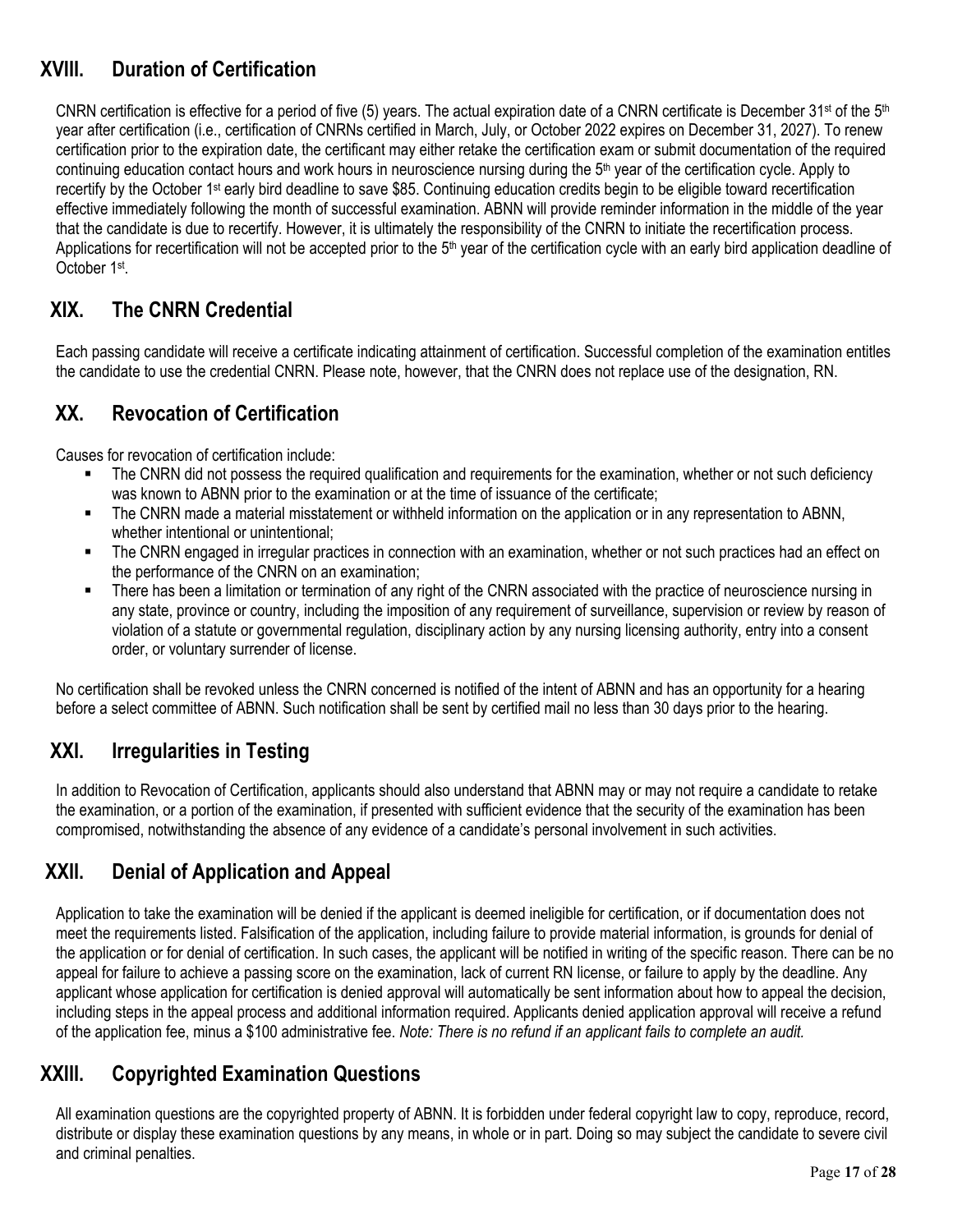## **The Examination**

The CNRN examination is a generalist exam, and is not intended to emphasize any particular level of care nor any particular developmental level. The exam consists of 220 multiple-choice items with a total testing time of **four (4) hours**. Twenty (20) out of the 220 items are pretest items, which are not scored. (Note: the examination may include additional items that are being tested for future use.) Three levels of knowledge are tested: knowledge; interpretation; and problem solving and evaluation. The following lists include some of the actions associated with each of the knowledge levels.

| Knowledge | Interpretation | <b>Problem Solving and Evaluation</b> |
|-----------|----------------|---------------------------------------|
| Define    | Interpret      | Compose                               |
| Repeat    | Apply          | Plan                                  |
| Record    | Use            | Propose                               |
| List      | Distinguish    | Formulate                             |
| Describe  | Analyze        | Judge                                 |
| Recognize | Compare        | Rate                                  |
| Explain   | Solve          | Value                                 |
| Report    | Inspect        | Select                                |
| Review    | Examine        | Organize                              |
| Relate    | Categorize     | Evaluate                              |

#### **Sample Examination Questions\***

- 1. Following a cerebral vascular accident (CVA) involving the middle cerebral artery, a patient developed homonymous hemianopia. Which of the following interventions is MOST suitable as part of the rehabilitation plan?
	- a) Gather assessment data for a likely ophthalmology consult
	- b) Patch the affected eye
	- c) Discourage ambulation
	- d) Teach visual scanning techniques
- 2. After a head injury, a patient has persistent recent memory loss. Which of the following strategies would be MOST beneficial as the patient reintegrates into the community?
	- a) Keep a calendar of daily activities
	- b) Memorize the next day's schedule every night
	- c) Hire a personal care assistant
	- d) Ask others for daily instructions
- 3. Which of the following is the MOST suitable intervention for a patient with cranial nerve involvement due to Guillain-Barré Syndrome (GBS)?
	- a) Sensory checks below the level of the lesion
	- b) Establishing communication patterns
	- c) Use of neuromuscular blocking agents
	- d) Initiation of continuous positive airway pressure (CPAP) for respiratory management
- 4. Of the following, which is MOST appropriate as an interdisciplinary team goal for the sensory stimulation program for a comatose patient?
	- a) Design a patient-centered program
	- b) Plan a comprehensive bowel and bladder retraining program
	- c) Select nationally recognized stimulation techniques
	- d) Develop a treatment schedule consistent with schedules of each team member

#### Answers: 1. d; 2. a; 3. b; 4. a

*\*These items are intended only as samples of the style of questions you should expect. They are not representative of the numbers of any category of question that will be included on the test.*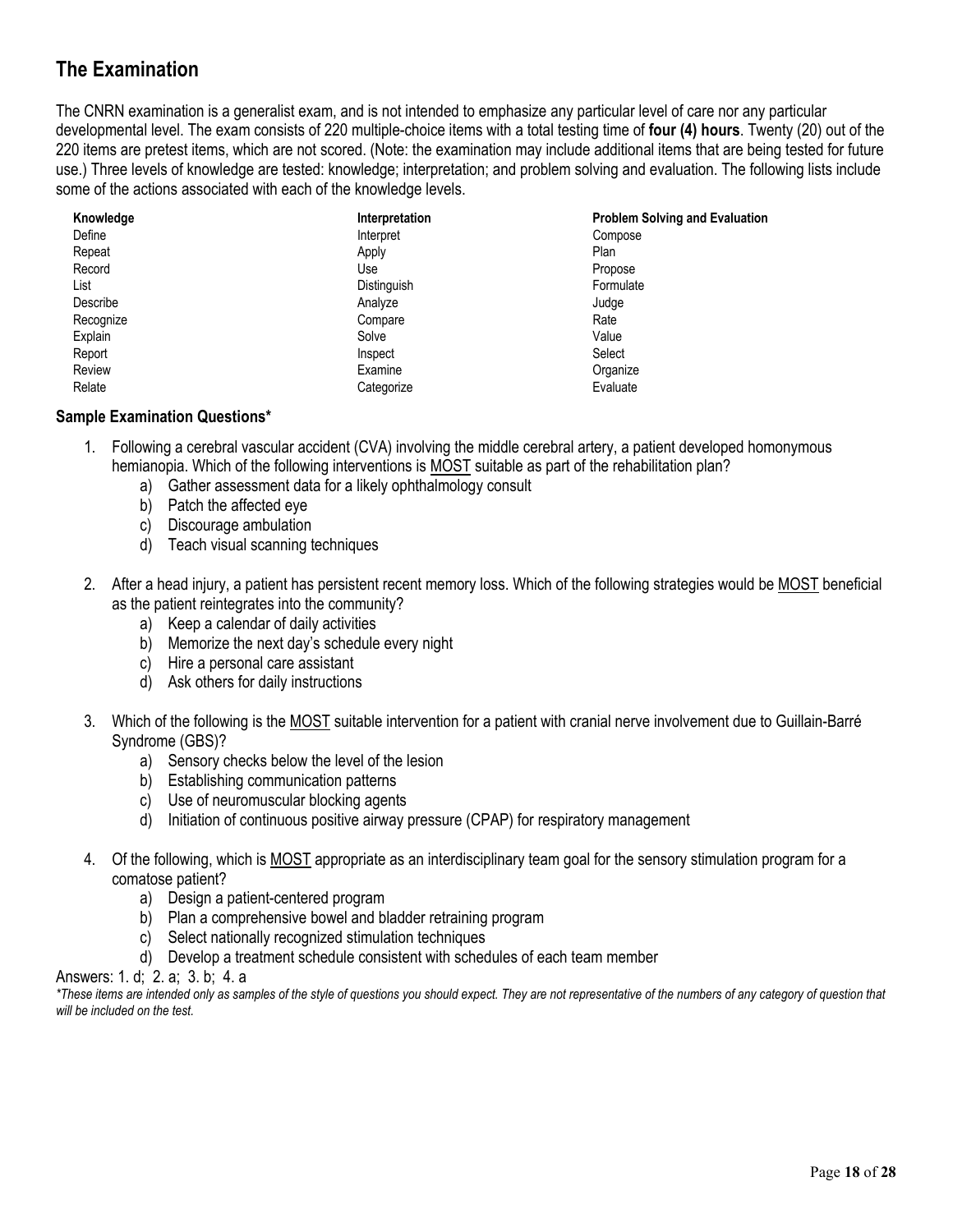## **XXIV. Commonly Asked Questions about the CNRN Examination**

#### How is the passing score determined?

The passing score is established by a systematic criterion-referenced procedure that employs the judgment of neuroscience nursing experts from around the country as well as the assistance of professional psychometricians from PSI. With this process, the raw score (i.e., number of correct answers) required to pass an examination form is established; that score relates to the number of correct answers that a minimally competent (borderline expert) candidate would be expected to provide. The final determination of the passing score is made by the ABNN Board of Trustees.

#### What is a scaled score?

Scaled scores are used to provide a consistent scale of measurement, so that from one form of the test to the next, the same scaled score represents the same level of knowledge. To calculate a scaled score, the raw score required to pass is first set equal to 200. An analogous situation is with temperature: 0 degree and 32 degrees both represent freezing on different temperature scales. Raw scores below the passing point are converted in linear fashion to scaled scores below 200; those above the passing point are similarly converted to scaled scores above 200. Although much care is taken to ensure that all forms of the examination are similar, new forms may vary somewhat in level of difficulty from earlier ones. A raw score on one may not be comparable, therefore, to a raw score on a different version. To prevent candidates who took a less difficult form of the examination from having an unwarranted advantage over those who took a slightly more difficult form, raw scores are converted to scaled scores that represent comparable levels of achievement.

The test consists of 220 questions; 200 are used to compute candidates' scores and 20 are unscored and being pretested for possible use on future test forms.

#### What is the best way to study for the exam?

There is no best way to study. Based on a survey of CNRN candidates, the following are summary results of how successful candidates prepared for the exam (**N= 90 respondents**):

**Respondents began studying an average of 4 months prior to exam (range 1 month to 12 months), and the majority of respondents spent at least 10 hours per week studying for the exam (see table below).** 

| <b>Hours Spent Studying Per Week</b> |                           |                                   |  |
|--------------------------------------|---------------------------|-----------------------------------|--|
| <b>Hours Per Week</b>                | Total<br><b>Responses</b> | Percentage of<br><b>Responses</b> |  |
| 60                                   |                           | 1%                                |  |
| 40                                   | 5                         | 6%                                |  |
| 20                                   | 21                        | 23%                               |  |
| 10                                   | 35                        | 39%                               |  |
| 5                                    | 16                        | 18%                               |  |
| Less than 5                          | 12                        | 13%                               |  |

#### **Examination Preparation Methods:**

Candidates utilized a variety of means to prepare for the exam. Many used multiple methods to ensure breadth in their preparation. The table below lists additional specifics of the types of preparation used.

| <b>Study Methods Used in Exam Preparation</b> |                  |                  |  |
|-----------------------------------------------|------------------|------------------|--|
|                                               | Total            | Percentage of    |  |
| <b>Study Method</b>                           | <b>Responses</b> | <b>Responses</b> |  |
| <b>Review Course</b>                          | 51               | 57%              |  |
| <b>Group Study</b>                            |                  | 8%               |  |
| Independent Study                             | 77               | 86%              |  |
| <b>On-line Study Course</b>                   | 5                |                  |  |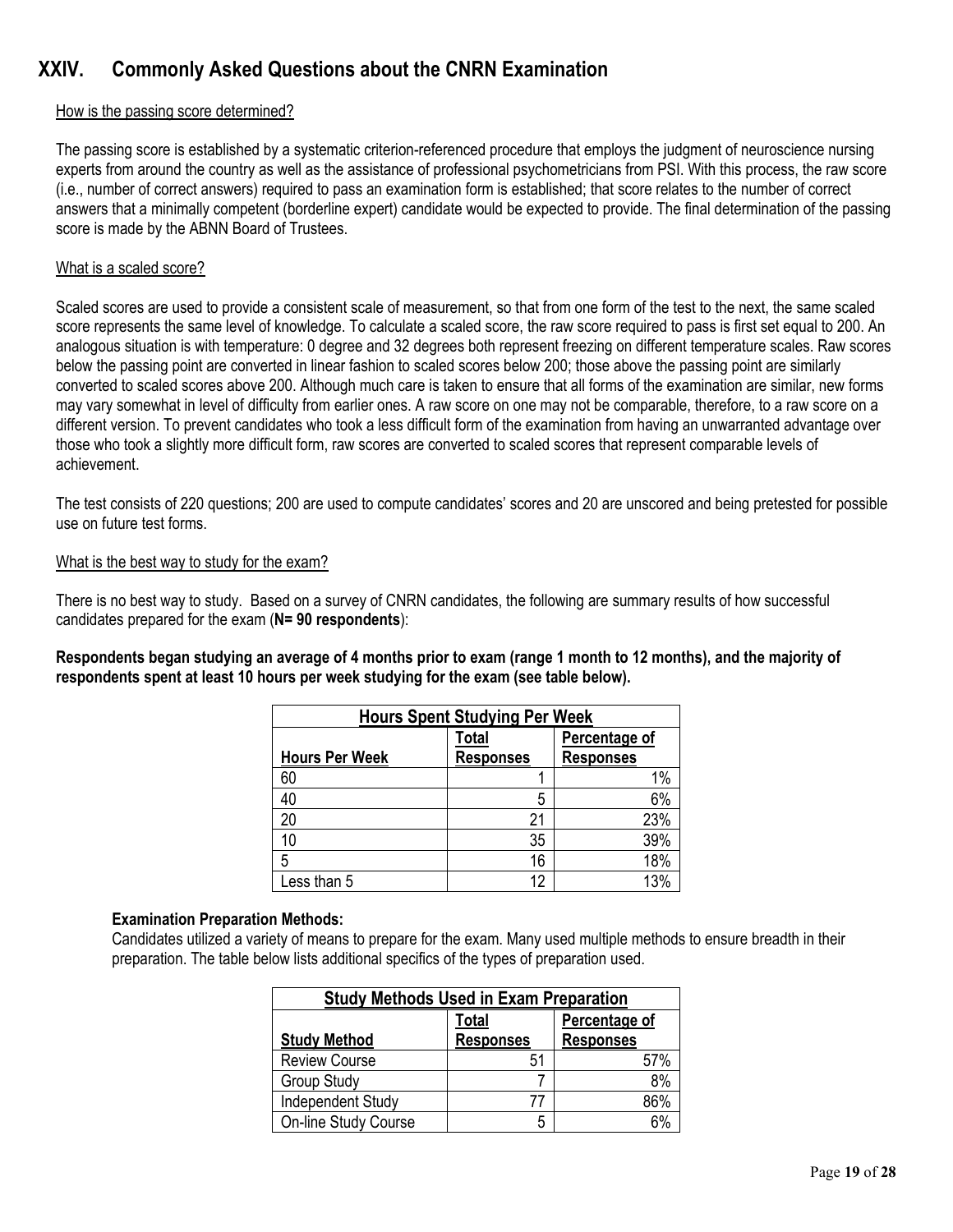#### **Textbooks/Online Materials Used:**

A wide variety of texts were employed to prepare for the CNRN exam. A few example preparation products are below:

- *AANN Core Curriculum for Neuroscience Nursing*
- *AANN Self-Paced CNRN Review Course*
- *AANN Live CNRN Review Webinar*
- *AANN CNRN Self-Assessment Examination*
- *The Clinical Practice of Neurological and Neurosurgical Nursing* by Joanne V. Hickey
- *Neuroscience Nursing: A Spectrum of Care* by Ellen Barker

#### **Journals Used:**

Candidates also utilized many journals and periodicals to enhance their preparation. The three most commonly utilized were (in order of popularity based on the survey):

- *The Journal of Neuroscience Nursing*
- *The American Journal of Nursing*
- *Critical Care Nursing*

In addition, the American Association of Neuroscience Nurses (AANN) has CNRN preparation material available for purchase in their Online Store. Please visit www.AANN.org to purchase these programs. *Note: ABNN does not endorse any educational product or program.* 

## **XXV. Scope of the Examination**

Attainment of CNRN certification includes successful completion of a general neuroscience nursing exam that is intended to determine if the candidate possesses the basic knowledge needed to care for both neurosurgical and neurological patient populations competently. Just as neuroscience nursing includes caring for patients across the lifespan and in a variety of settings, the exam includes items about patients at various ages and developmental stages and in different levels of care. While questions may vary in their level of difficulty, the exam tests the candidate's knowledge of core neuroscience nursing principles.

### **XXVI. Examination Construction**

ABNN conducted a role delineation/job analysis survey during 1996, 1997, 2001, 2005, 2009, 2014, and most recently in 2019. The revised content outline from the 2019 job analysis survey was implemented for the July 2020 exam window. The survey examined neuroscience health problems, human responses in neuroscience disorders and specific nursing interventions used to describe Neuroscience Nursing practice. Based on the responses, the CNRN Job Analysis Task Force defined a framework for construction of the examination. Following are a detailed content outline of the exam and by categories of disorders. Although not all content or human responses are part of the CNRN Outline, the core of Neuroscience Nursing knowledge required for specialty practice is clearly represented.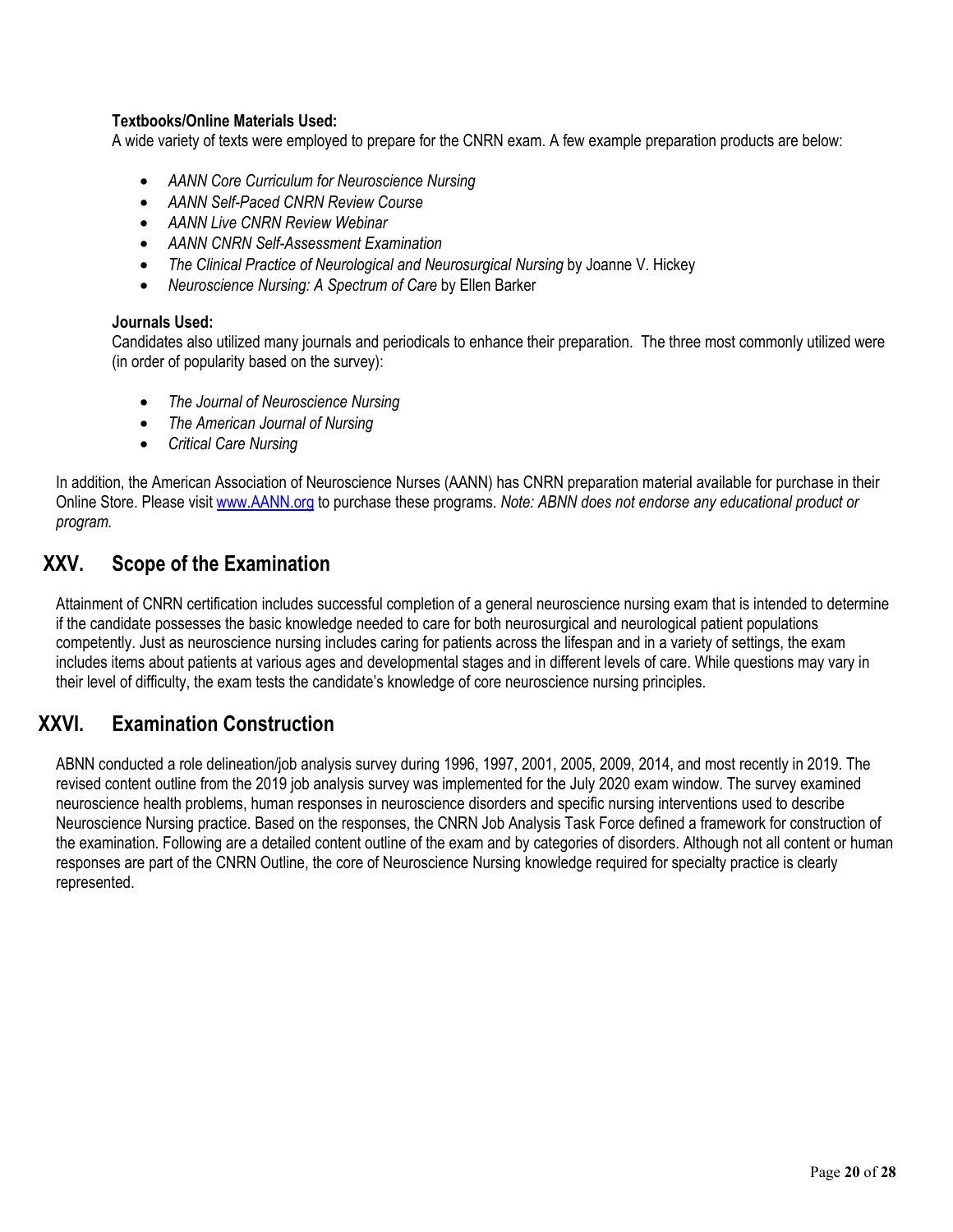## **XXVII. ABNN CNRN EXAM**

*(Based on 2019 Job Analysis Study)* 

#### *Disorders - Detailed Content Outline*

- **I. Trauma** (30 items)
	- A. Traumatic Brain Injury
		- 1. Blast, blunt, penetrating
		- 2. Diffuse Axonal Injury
		- 3. Contusions/Concussions
		- 4. Fractures (e.g., skull, spinal column)
	- B. Hematoma/Hemorrhage
		- 1. Acute and Chronic Subdural
		- 2. Epidural
		- 3. Intracerebral
		- 4. Traumatic subarachnoid
	- C. Spinal Cord Injury

#### **II.** Cerebrovascular (50 items)

- A. Ischemic Stroke
	- 1. Thrombotic
	- 2. Embolic
	- 3. Lacunar
- B. Hemorrhagic Stroke
	- 1. Intracerebral hemorrhage
	- 2. Subarachnoid hemorrhage
	- 3. Intraventricular hemorrhage
	- 4. Hemorrhagic conversion
- C. Transient Ischemic Attack
- D. Cerebral Venous Sinus Thrombosis
- E. Vascular Anomalies
	- 1. Aneurysm (Cerebral vasospasm)
	- 2. Arteriovenous malformation
	- 3. Arteriovenous fistula
	- 4. Carotid stenosis
	- 5. Cavernous angiomas
	- 6. Carotid dissection
	- 7. Vertebral dissection
	- 8. Moya Moya
- F. Anoxic Injury
- **III. Tumors** (26 items)
	- A. Brain Tumors
		- 1. Neuroepithelial Tissue (e.g., glioblastoma, astrocytoma, oligodendroglioma, embryonal tumors)
		- 2. Cranial and Spinal Nerves (e.g., schwannoma, acoustic neuroma, neurofibroma)
		- 3. Meningioma (e.g., spinal cord, intracranial)
		- 4. Hematopoietic (e.g., lymphomas, hemangioblastomas)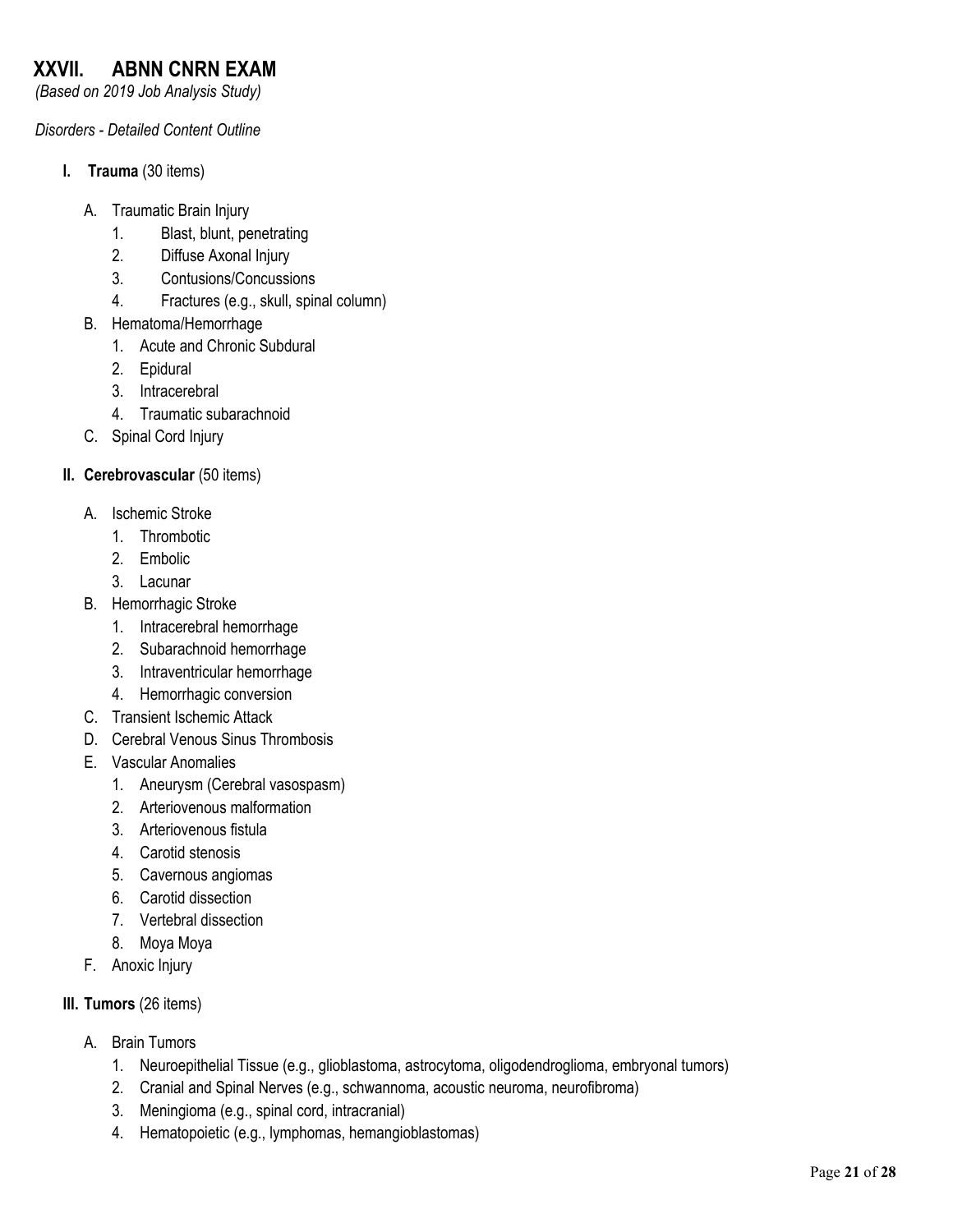- 5. Endocrine (e.g., craniopharyngioma, pineal, pituitary)
- 6. Metastatic (e.g., Leptomeningeal spread)
- B. Spinal Cord Tumors
	- 1. Primary (e.g., ependymoma, glioma)
	- 2. Metastatic

#### **IV. Infection and Immune Complications** (22 items)

- A. Abscesses
- B. Meningitis
- C. Encephalitis
- D. Amyotrophic Lateral Sclerosis
- E. Bell's Palsy
- F. Demyelinating Polyneuropathy
	- 1. Guillain‐Barré
	- 2. Acute Disseminating Encephalomyelitis (ADEM)
	- 3. Chronic Inflammatory Demyelinating Polyneuropathy (CIDP)
- G. Multiple Sclerosis
- H. Myasthenia Gravis
- I. Encephalopathies (e.g., toxic, metabolic, PRES)

#### **V. Neurodevelopmental Conditions** (10 items)

- A. Cranial/Cerebral Defects (e.g., craniosynostosis, plagiocephaly, microcephaly, anencephaly)
- B. Chiari Malformation
- C. Hydrocephalus (e.g., congenital)
- D. Congenital Brain and Spinal Cord Anomalies

#### **VI. Neurological Disorders** (62 items)

- A. Partial, Generalized, Status Epilepticus, Non‐epileptic Seizures
	- 1. Idiopathic
	- 2. Symptomatic
	- 3. Provoked
	- 4. Cryptogenic
- B. Headaches
	- 1. Acute
	- 2. Chronic
- C. Hydrocephalus (e.g., communicating, non‐communicating, normal pressure)
- D. Pseudotumor Cerebri
- E. Pain
	- 1. Acute
	- 2. Chronic
	- 3. Neuropathic pain (e.g., trigeminal neuralgia, peripheral neuropathy)
- F. Dementia
	- 1. Alzheimer's disease
	- 2. Vascular
	- 3. Lewy body
	- 4. Age related memory loss
	- 5. Sundown syndrome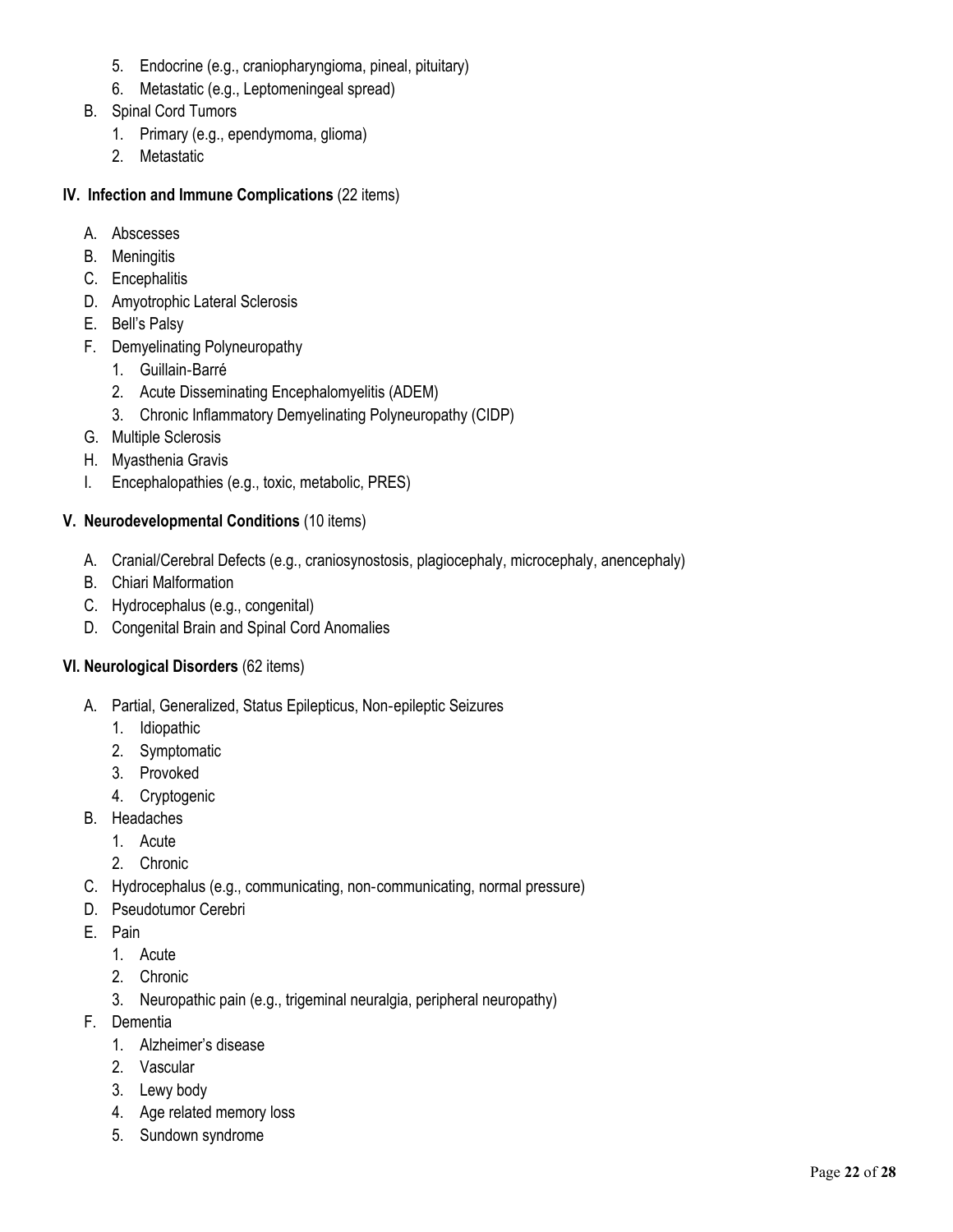- G. Delirium
- H. Movement Disorders
	- 1. Parkinson's Disease
	- 2. Dystonia
	- 3. Benign essential tremor
- I. Chemical Dependency
- J. Degenerative Spine Disease
	- 1. Degenerative disc disease
	- 2. Vertebral compression fractures
	- 3. Lumbar spondylolisthesis
	- 4. Spinal stenosis
	- 5. Herniated nucleus pulposus
- K. Peripheral Nerve Injury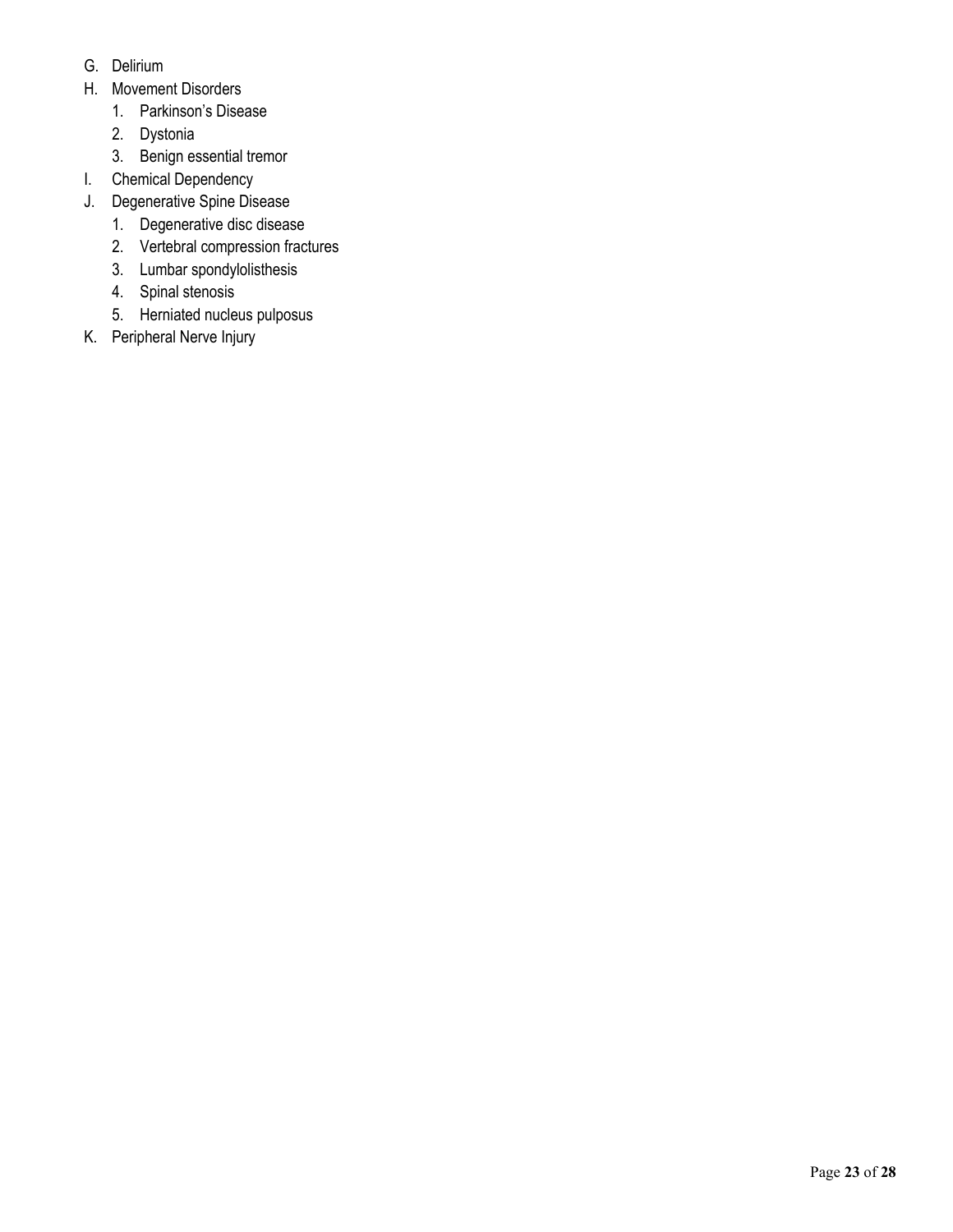#### **I. Physiological (54%)**

- A. Activity and Self‐care
	- 1. Rehabilitation (e.g., physical therapy, occupational therapy, speech therapy)
	- 2. Neurological positioning for optimal, appropriate body alignment
	- 3. Stabilize and immobilize (e.g., halo devices, TLSO brace, splints, cervical collars)
	- 4. Skin care for complication prevention and wound healing
- B. Bowel and Bladder Management
- C. Nutrition
	- 1. Dysphagia screening
	- 2. Nutritional monitoring
	- 3. Nausea and vomiting management
- D. Comfort Promotion
	- 1. Environmental management
	- 2. Pain management modalities
- E. Metabolic Management
	- 1. Acid base
	- 2. Fluid
	- 3. Electrolytes
	- 4. Glycemic management
- F. Pharmacological Management
- G. Neurological Management
	- 1. Neurological assessments and monitoring
	- 2. Diagnostic testing
	- 3. Cerebral perfusion promotion
	- 4. Cerebral edema management
	- 5. Cerebral Spinal Fluid (CSF) drainage management (e.g., ventriculostomy, lumbar drain, shunts, Endoscopic Third Ventriculostomy)
	- 6. Intracranial Pressure (ICP) monitoring and management
	- 7. Device management (e.g., epilepsy monitoring, Vagal Nerve Stimulator, Deep Brain Stimulator, implantable pumps)
	- 8. Dysreflexia management
	- 9. Seizure precautions and management
	- 10. Subarachnoid hemorrhage management
	- 11. Tumor treating fields
- H. Surgical Treatment and Management
	- 1. Surgical indications and preparation
	- 2. Postoperative care and prevention of complications
	- 3. Procedural management (e.g., conscious sedation, interventional and bedside procedures)
- I. Respiratory Monitoring and Airway Management
- J. Thermoregulation
- K. Cardiovascular Management
	- 1. Bleeding precautions
	- 2. Venous Thromboembolism (VTE) prophylaxis
	- 3. Hemodynamic monitoring and management (e.g., dysrhythmia, blood pressure, shock)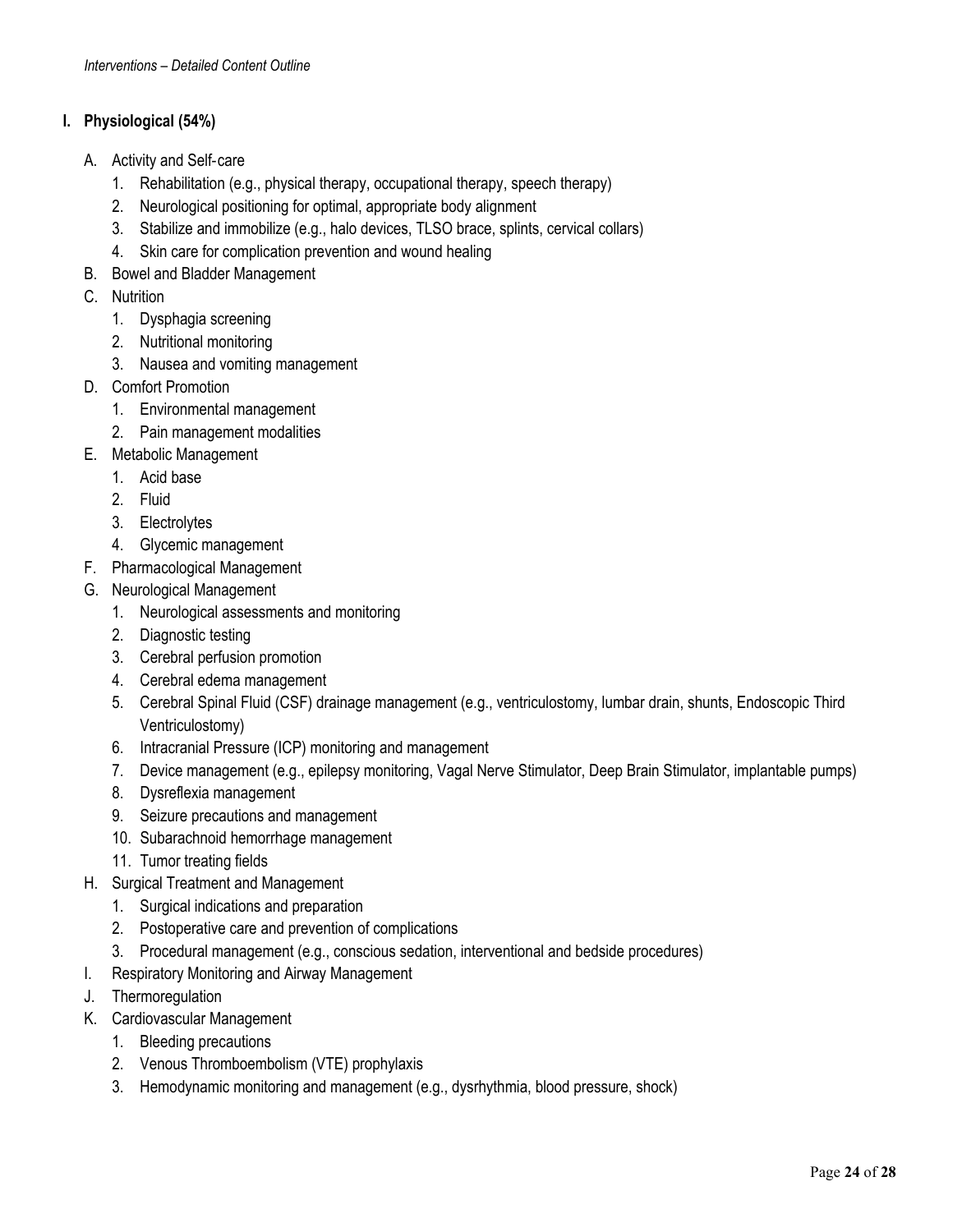#### **II. Behavioral (21%)**

- A. Cognitive Behavioral Therapy
	- 1. Overactivity/inattention/neglect modification
	- 2. Self‐harm prevention
	- 3. Anxiety reduction
	- 4. Sleep hygiene and promotion
	- 5. Substance abuse treatment (e.g., alcohol/drug withdrawal, smoking cessation)
	- 6. Cognitive stimulation (e.g., memory training, speech therapy)
- B. Health Education
	- 1. Disease process
	- 2. Procedure/treatment
	- 3. Individual risk factors (e.g., activity/exercise, diet, medication, substance abuse)
	- 4. Community resources (e.g., support group)
	- 5. Psychomotor skills
	- 6. Patient specific discharge education

#### **III. Quality of Life (12%)**

- A. Coping Assistance
- B. Family
	- 1. Caregiver support
	- 2. Patient/family-centered care
- C. Culture (e.g., cultural competence, spiritual and religious support)
- D. Ethics
- E. Organ Donation
- F. Palliative Care
- G. End of Life

### **IV. Patient Safety (8%)**

- A. Identification of Neurological Decline
- B. Abuse Protection and Support
- C. Environment Safety Management (e.g., fall prevention, suicidal precaution)
- D. Infection Prevention
- E. Physical and Chemical Restraint

#### **VI. Health System Management (5%)**

- A. Collaboration
	- 1. Transfer of care (e.g., bedside handoff, intrafacility, temporary transfer)
	- 2. Multidisciplinary collaboration
- B. Professional Competence
	- 1. Evidence‐Based Practice
	- 2. Research
	- 3. Quality Improvement
	- 4. Continuing Education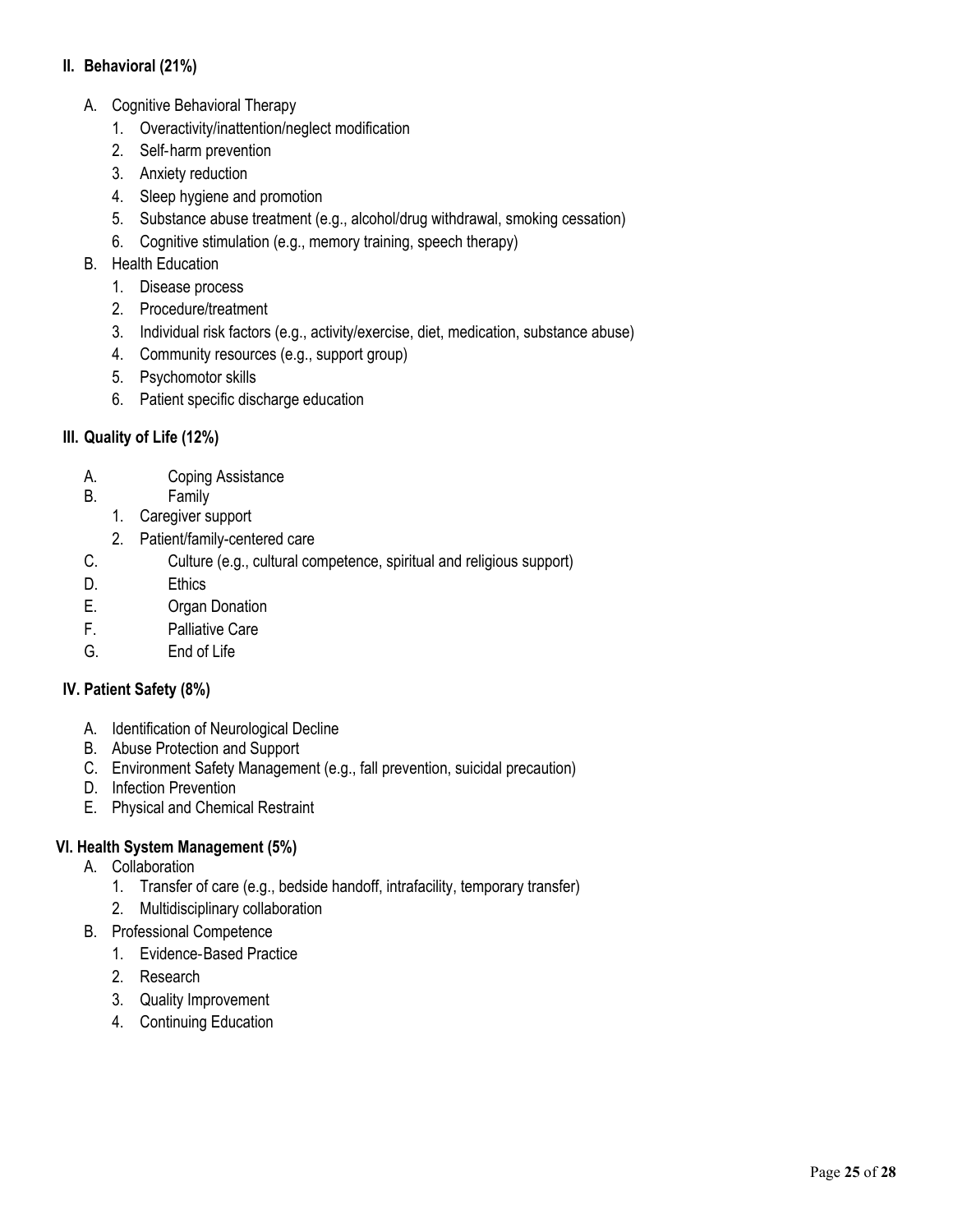## **REQUEST FOR SPECIAL EXAMINATION ACCOMMODATIONS**

If you have a disability covered by the Americans with Disabilities Act, please complete this form online and provide the Documentation of Disability-Related Needs on the next page so your examination accommodations can be processed efficiently. The information you provide and any documentation regarding your disability and your need for examination accommodations will be treated with strict confidentiality.

| Candidate Information                                                                                                                                                                                                                                              |      |                                                                   |  |
|--------------------------------------------------------------------------------------------------------------------------------------------------------------------------------------------------------------------------------------------------------------------|------|-------------------------------------------------------------------|--|
|                                                                                                                                                                                                                                                                    |      |                                                                   |  |
|                                                                                                                                                                                                                                                                    |      |                                                                   |  |
|                                                                                                                                                                                                                                                                    |      |                                                                   |  |
|                                                                                                                                                                                                                                                                    |      |                                                                   |  |
|                                                                                                                                                                                                                                                                    |      |                                                                   |  |
| <b>Special Accommodations</b>                                                                                                                                                                                                                                      |      |                                                                   |  |
|                                                                                                                                                                                                                                                                    |      |                                                                   |  |
| Please provide (check all that apply):                                                                                                                                                                                                                             |      |                                                                   |  |
| Reader                                                                                                                                                                                                                                                             |      | Reduced distraction environment                                   |  |
| Extended examination time (time and a half)<br>$\overline{\phantom{a}}$                                                                                                                                                                                            |      | Other special accommodations are<br>needed (please specify below) |  |
|                                                                                                                                                                                                                                                                    |      |                                                                   |  |
|                                                                                                                                                                                                                                                                    |      |                                                                   |  |
| ,我们也不能在这里的时候,我们也不能在这里的时候,我们也不能在这里的时候,我们也不能会在这里的时候,我们也不能会在这里的时候,我们也不能会在这里的时候,我们也不能<br>PLEASE READ AND SIGN: I give my permission for my diagnosing professional to discuss with PSI staff my records and history as<br>they related to the requested accommodation. |      |                                                                   |  |
| Signature                                                                                                                                                                                                                                                          | Date |                                                                   |  |

Submit this information along with documentation from a licensed professional at: https://psi-cdexp.zendesk.com/hc/enus/requests/new?ticket\_form\_id=360000991112.

If you have questions, call Candidate Services at 1-800-367-1565 Ext 6750.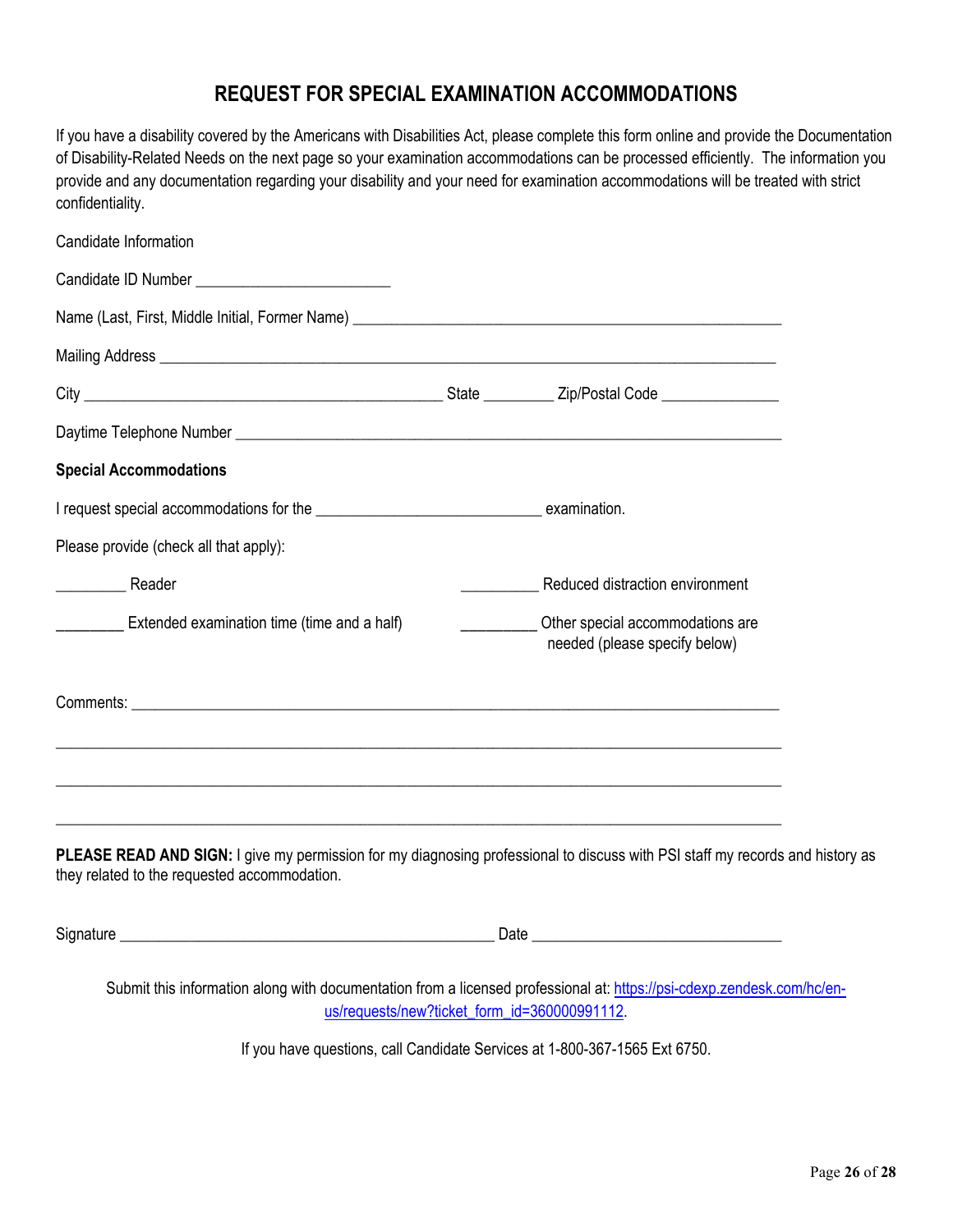## **DOCUMENTATION OF DISABILITY-RELATED NEEDS**

Please have this section completed by an appropriate professional (education professional, physician, psychologist, psychiatrist) to ensure that PSI is able to provide the required examination accommodations.

| <b>Professional Documentation</b>                                                                                          |                                                                                   |  |                                                                                                                                                                                                                                                                              |  |
|----------------------------------------------------------------------------------------------------------------------------|-----------------------------------------------------------------------------------|--|------------------------------------------------------------------------------------------------------------------------------------------------------------------------------------------------------------------------------------------------------------------------------|--|
| I have known $\frac{1}{\text{Candidate Name}}$ since $\frac{1}{\text{Date}}$ / $\frac{1}{\text{Date}}$ in my capacity as a |                                                                                   |  |                                                                                                                                                                                                                                                                              |  |
|                                                                                                                            | Professional Title                                                                |  |                                                                                                                                                                                                                                                                              |  |
| Examination Accommodations form.                                                                                           |                                                                                   |  | The candidate discussed with me the nature of the examination to be administered. It is my opinion that, because of this candidate's<br>disability described below, he or she should be accommodated by providing the special arrangements listed on the Request for Special |  |
| Description of Disability:                                                                                                 |                                                                                   |  |                                                                                                                                                                                                                                                                              |  |
|                                                                                                                            |                                                                                   |  |                                                                                                                                                                                                                                                                              |  |
|                                                                                                                            |                                                                                   |  |                                                                                                                                                                                                                                                                              |  |
|                                                                                                                            | ,我们也不能在这里的时候,我们也不能在这里的时候,我们也不能在这里的时候,我们也不能会在这里的时候,我们也不能会在这里的时候,我们也不能会在这里的时候,我们也不能 |  |                                                                                                                                                                                                                                                                              |  |
|                                                                                                                            |                                                                                   |  |                                                                                                                                                                                                                                                                              |  |
|                                                                                                                            |                                                                                   |  |                                                                                                                                                                                                                                                                              |  |
|                                                                                                                            |                                                                                   |  |                                                                                                                                                                                                                                                                              |  |
|                                                                                                                            |                                                                                   |  |                                                                                                                                                                                                                                                                              |  |
|                                                                                                                            |                                                                                   |  |                                                                                                                                                                                                                                                                              |  |
|                                                                                                                            |                                                                                   |  |                                                                                                                                                                                                                                                                              |  |
|                                                                                                                            |                                                                                   |  |                                                                                                                                                                                                                                                                              |  |

Submit this form with your online request at: https://psi-cdexp.zendesk.com/hc/en-us/requests/new?ticket\_form\_id=360000991112.

If you have questions, call Candidate Services at 1-800-367-1565 Ext 6750.